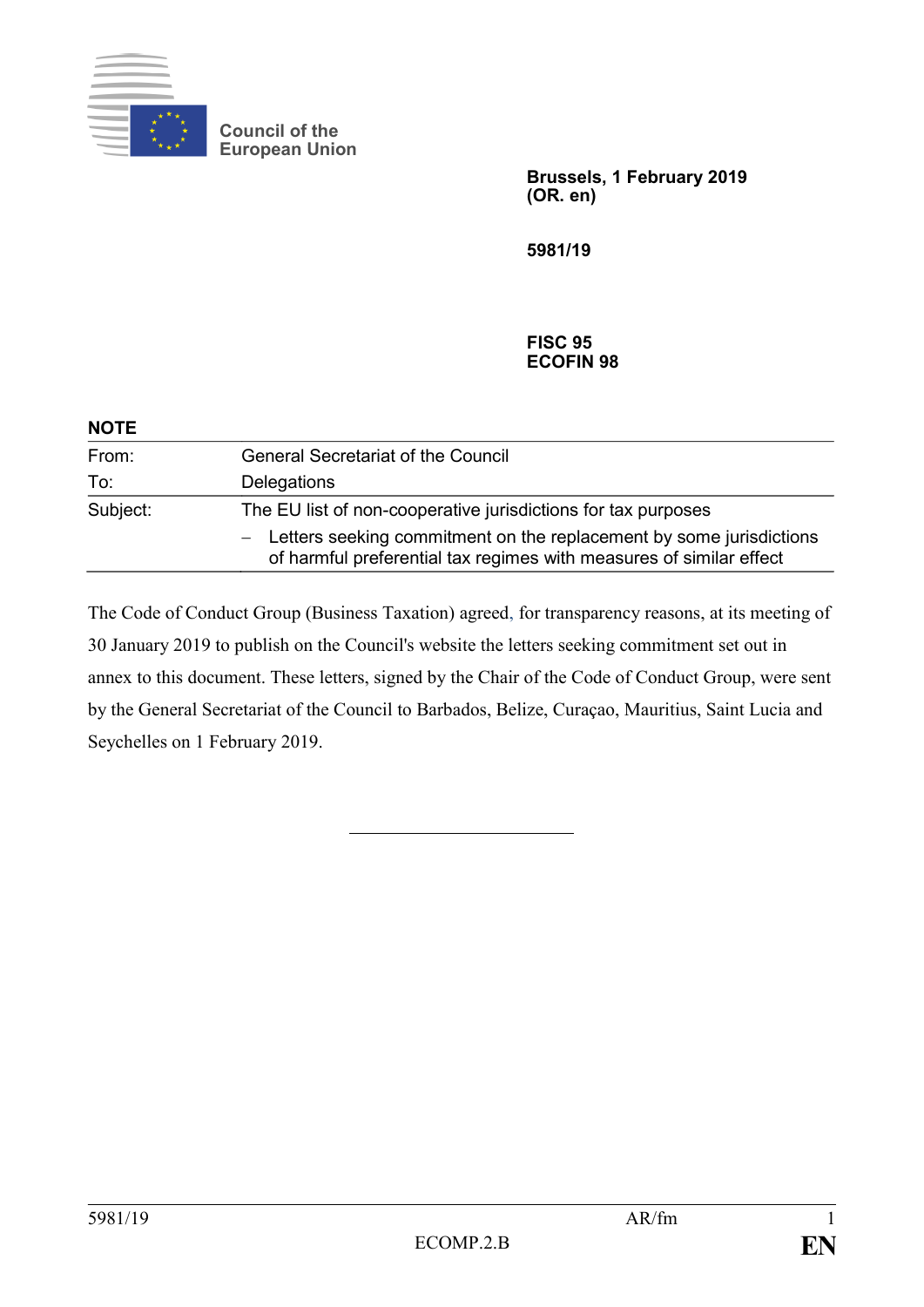### **The Honourable Ronald TOPPIN**

Minister of International Business and Industry 8th Floor, Baobab Tower Warrens St. Michael **BARBADOS** 

Brussels, 1 February 2019

#### **Subject: Replacement of Barbados' harmful preferential tax regimes with measures of similar effect**

Your Excellency,

We would like to thank you once again for the cooperation you have shown so far in the context of our dialogue on tax good governance standards.

As Barbados abolished its preferential tax regimes**<sup>1</sup>** at the request of the Council of the European Union by introducing regressive corporate income tax rates (as low as 1%) applicable to all entities, which fails to remove the harmful features or effects of the original regimes<sup>2</sup>, the Code of Conduct Group has decided that Barbados should be treated as a jurisdiction that applies "a nominal corporate tax rate equal to zero or almost zero".

The Code of Conduct Group has for this reason identified these amendments to Barbados' Income Tax Act as a new measure falling under EU listing criterion 2.2.

This criterion has been agreed by the EU Finance Ministers in November  $2016<sup>3</sup>$  and its scope has been further defined by the same Ministers in 2017 and finally in June 2018. This guidance is summarized in a "Scoping paper on criterion 2.2" (including two annexes), which is available at the following link:<http://data.consilium.europa.eu/doc/document/ST-10421-2018-INIT/en/pdf>

According to criterion 2.2, jurisdictions should not facilitate offshore structures or arrangements aimed at attracting profits which do not reflect real economic activity in the jurisdiction.

On this basis, Barbados needs to comply with the requirements under criterion 2.2, including by ensuring that legal mechanisms do not exist that enable the granting of advantages only to nonresidents or in respect of transactions carried out with non-residents and that sufficient substance is required for entities doing business in or through your jurisdiction. The absence of adequate legal substance requirements increases the risk that profits registered in a jurisdiction are not commensurate with economic activities and substantial presence which is a concern from the

 $\mathbf{1}$ **<sup>1</sup>** Namely the International Business Companies (BB001), International Financial Services (B002), Exempt Insurance Company (BB003), Qualifying Insurance Companies (BB004), International Societies with Restricted Liability (BB005), International Trusts (BB007), Fiscal Incentives Act (BB008) and Foreign Currency Earnings Credit (BB009) regimes

<sup>&</sup>lt;sup>2</sup> No further relevant data was provided by Barbados.

**<sup>3</sup>** The official publication of these Council Conclusions can be found in the *Official Journal of the European Union*: OJ C 461, 10.12.2016, page 2.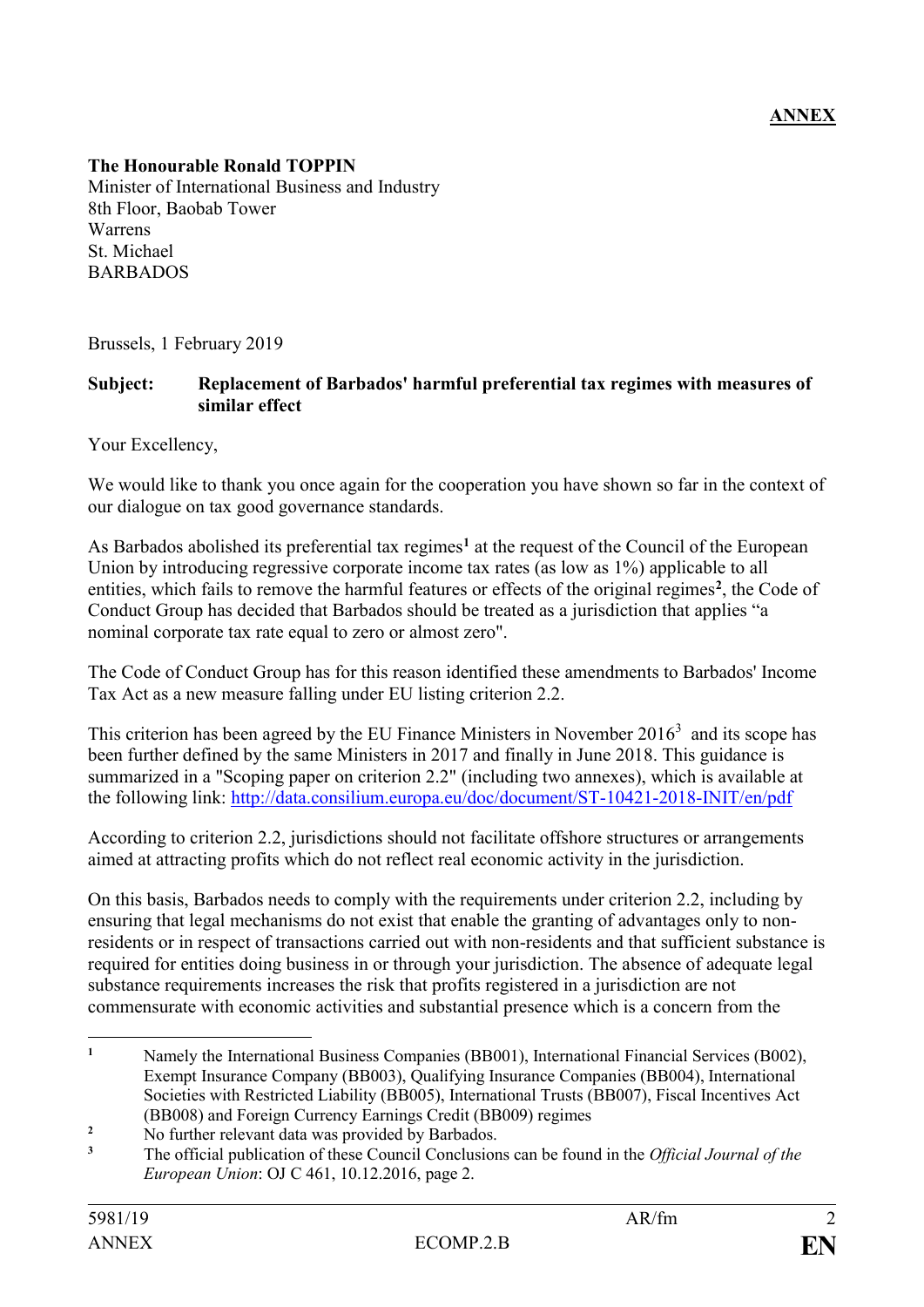perspective of criterion 2.2.

Against this background, we would welcome to receive a commitment at a high political level that Barbados will address concerns outlined in line with the EU Terms of Reference and the abovementioned scoping paper on criterion 2.2 by 31 December 2019, without any grandfathering mechanism.

In this case, the Code of Conduct Group will not recommend to the Council of the EU to include Barbados in the EU list of non-cooperative jurisdictions for tax purposes, as long as no other criteria have been failed.

With a view to demonstrate that Barbados has made meaningful commitments at high political level to take the necessary steps to address the issues identified by the EU, we would furthermore seek your consent to publish this commitment letter on the Council's website. This will ensure the transparency of the process.

Finally, the Code of Conduct Group would like to inform Barbados that no further replacement with measures of similar effect or delays will be accepted when assessing at the beginning of 2020 whether the requested commitments will have been implemented.

We would be grateful for your response to reach us by 15 February 2019.

Sincerely,

Fabrizia Lapecorella tui

c.c. General Secretariat of the Council Unit DG G 2B – Tax Policy, Export Credits and Regional Policy [secretariat.cocg-jurisdictions@consilium.europa.eu](mailto:secretariat.cocg-jurisdictions@consilium.europa.eu) tel. +32 (0)2 281 72 75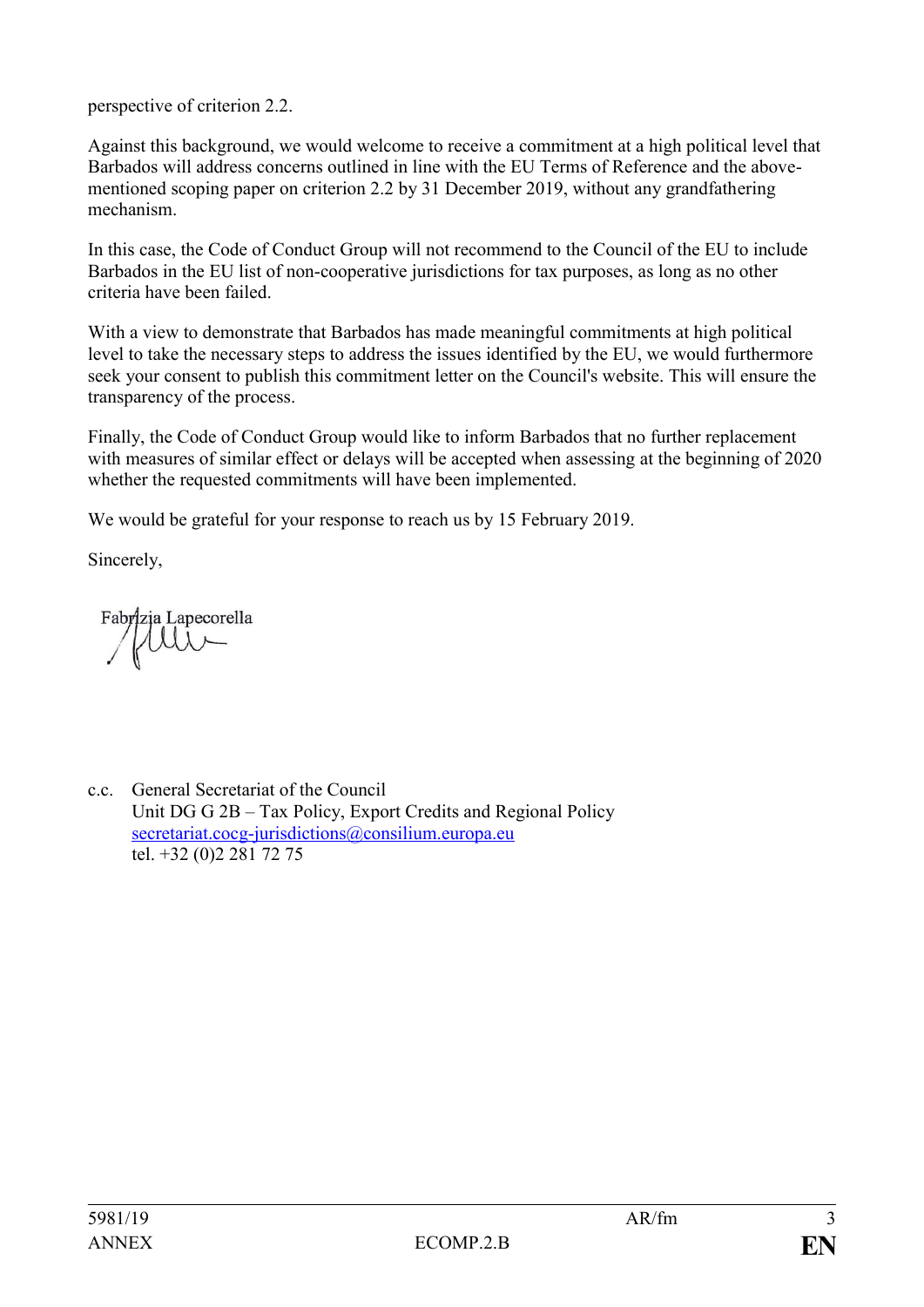**Hon. Dean O. BARROW** Prime Minister and Minister of Finance Charles Bartlett Hyde Building Mahogany Street Ext. Belmopan **BELIZE** 

Brussels, 1 February 2019

#### **Subject: Replacement of Belize's harmful preferential tax regimes with measures of similar effect**

Your Excellency,

We would like to thank you once again for the cooperation you have shown so far in the context of our dialogue on tax good governance standards.

As part of the assessment of the measures enacted by Belize to comply with its commitment to amend or abolish by the end of 2018 the preferential tax measures that the Council of the European Union had considered as harmful in December 2017 (International Business Companies - BZ001, and Export processing zones - BZ002), the Code of Conduct Group has identified the introduction of a new preferential tax measure: exemption of foreign income**<sup>1</sup>** (BZ006).

This measure was assessed by the Code of Conduct Group at its meeting of 30 January 2019 and deemed to have similar harmful effects as the harmful regimes that Belize had abolished at the end of 2018. You will find a copy of this assessment in annex to this letter.

Against this background, we would welcome to receive a commitment at a high political level that Belize will amend or abolish this regime by 31 December 2019, without any grandfathering mechanism.

In this case, the Code of Conduct Group will not recommend to the Council of the EU to include Belize in the EU list of non-cooperative jurisdictions for tax purposes, as long as no other criteria have been failed.

With a view to demonstrate that Belize has made meaningful commitments at high political level to take the necessary steps to address the deficiencies identified by the EU, we would furthermore seek your consent to publish this commitment letter on the Council's website. This will ensure the transparency of the process.

Finally, the Code of Conduct Group would like to inform Belize that no further replacement with measures of similar effect or delays will be accepted when assessing at the beginning of 2020

 $\mathbf{1}$ **<sup>1</sup>** New provisions introduced in the Income and Business Tax Act to include International Business Companies (IBCs) and companies operating in a Designating Processing Area (DPA) in the exemption of foreign income, and the general exemption of foreign source income included in the Income and Business Tax Act since 2001.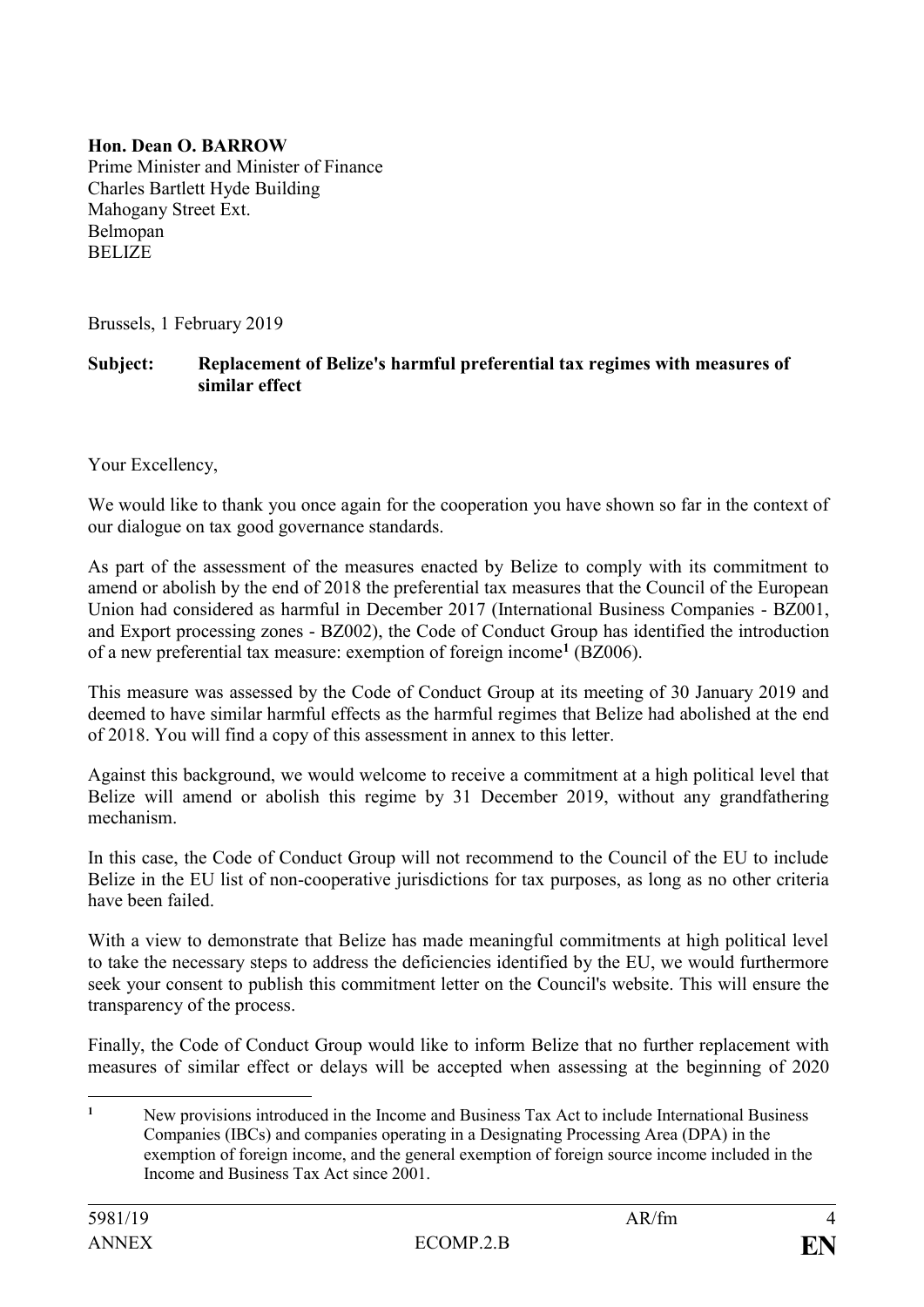whether the requested commitments will have been implemented.

We would be grateful for your response to reach us by 15 February 2019.

Sincerely,

Fabrizia Lapecorella

c.c. General Secretariat of the Council Unit DG G 2B – Tax Policy, Export Credits and Regional Policy [secretariat.cocg-jurisdictions@consilium.europa.eu](mailto:secretariat.cocg-jurisdictions@consilium.europa.eu) tel. +32 (0)2 281 72 75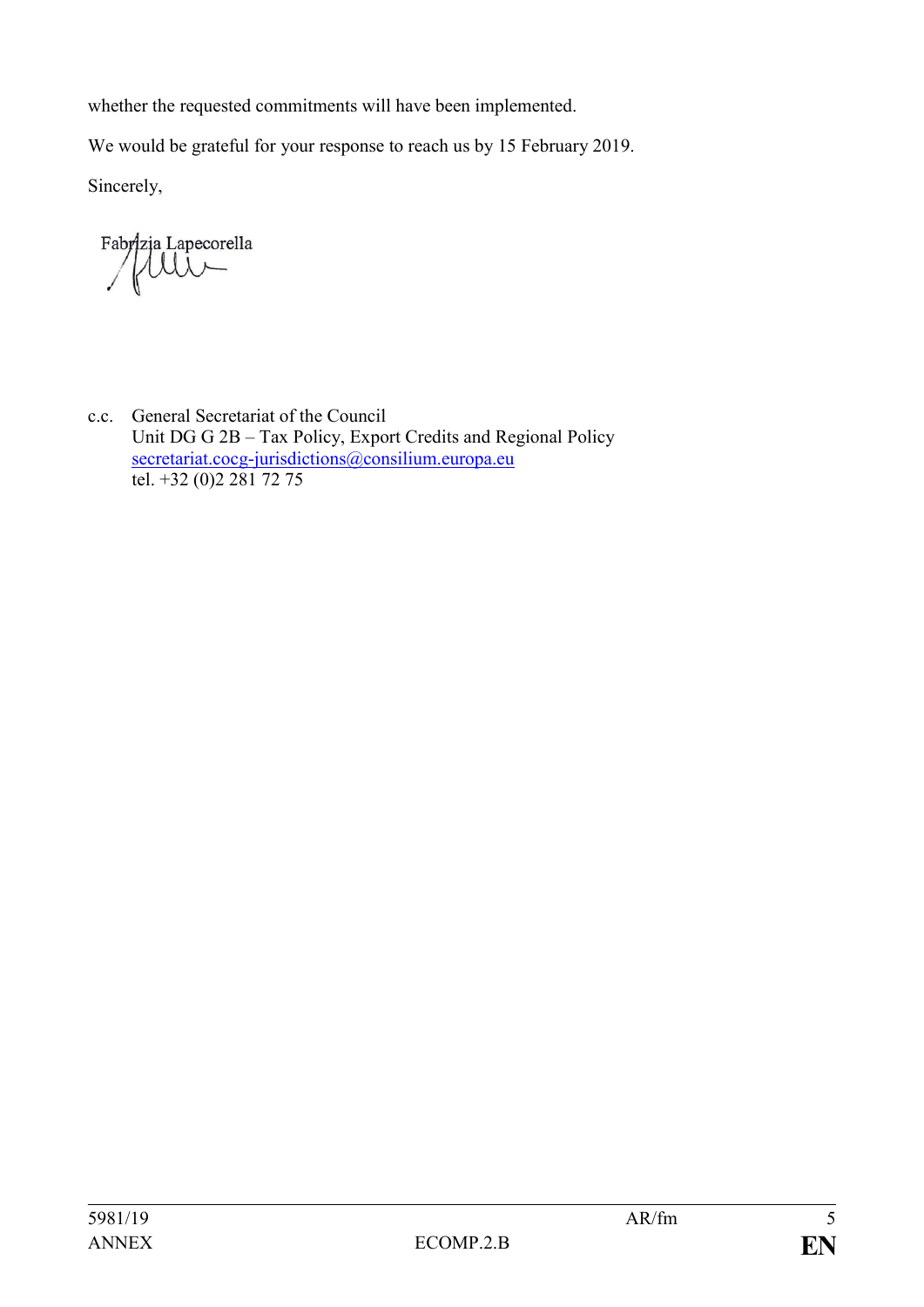## **Belize's exemption of foreign income regime (BZ006)**

### **Gateway criterion - Significantly lower level of taxation:**

"*Within the scope specified in paragraph A, tax measures which provide for a significantly lower effective level of taxation, including zero taxation, than those levels which generally apply in the Member State in question are to be regarded as potentially harmful and therefore covered by this code*"

The general income tax rate in Belize is 25%.

The income tax payable is reduced by the amount of business tax payable at the rate of 3% of all gross contract payments in excess of BZD 3,000.

IBCs and companies operating in a DPA are taxed at a special rate of 3% up to 3,000,000 BZD and at the rate of 1.75% above 3,000,000 BZD.

Under Section 4 and 7 of the Income and Business Tax Act, income derived by IBCs outside of Belize is exempt from income and business tax.

Under Section 4 of the Income and Business Tax Act, income derived outside of Belize by companies operating in a DPA is exempt from income tax. Companies operating in DPAs are exempt from business tax.

Therefore, the measure provides for a significant lower level of taxation and is potentially harmful under the Code.

|                                             | 1a | 2a | 2 <sub>b</sub> |  |  |
|---------------------------------------------|----|----|----------------|--|--|
| <b>Belize – Exemption of foreign income</b> |    |    |                |  |  |

 $V =$  harmful

 $X = not$  harmful

## **Explanation:**

## **Criterion 1 – Targeting non-residents:**

"*whether advantages are accorded only to non-residents or in respect of transactions carried out with non-residents*"

Criterion 1a: The exemption from taxation of foreign source income is only applied in respect of transactions carried out with non-residents and it does not affect the national tax base. The measures are therefore ring-fenced.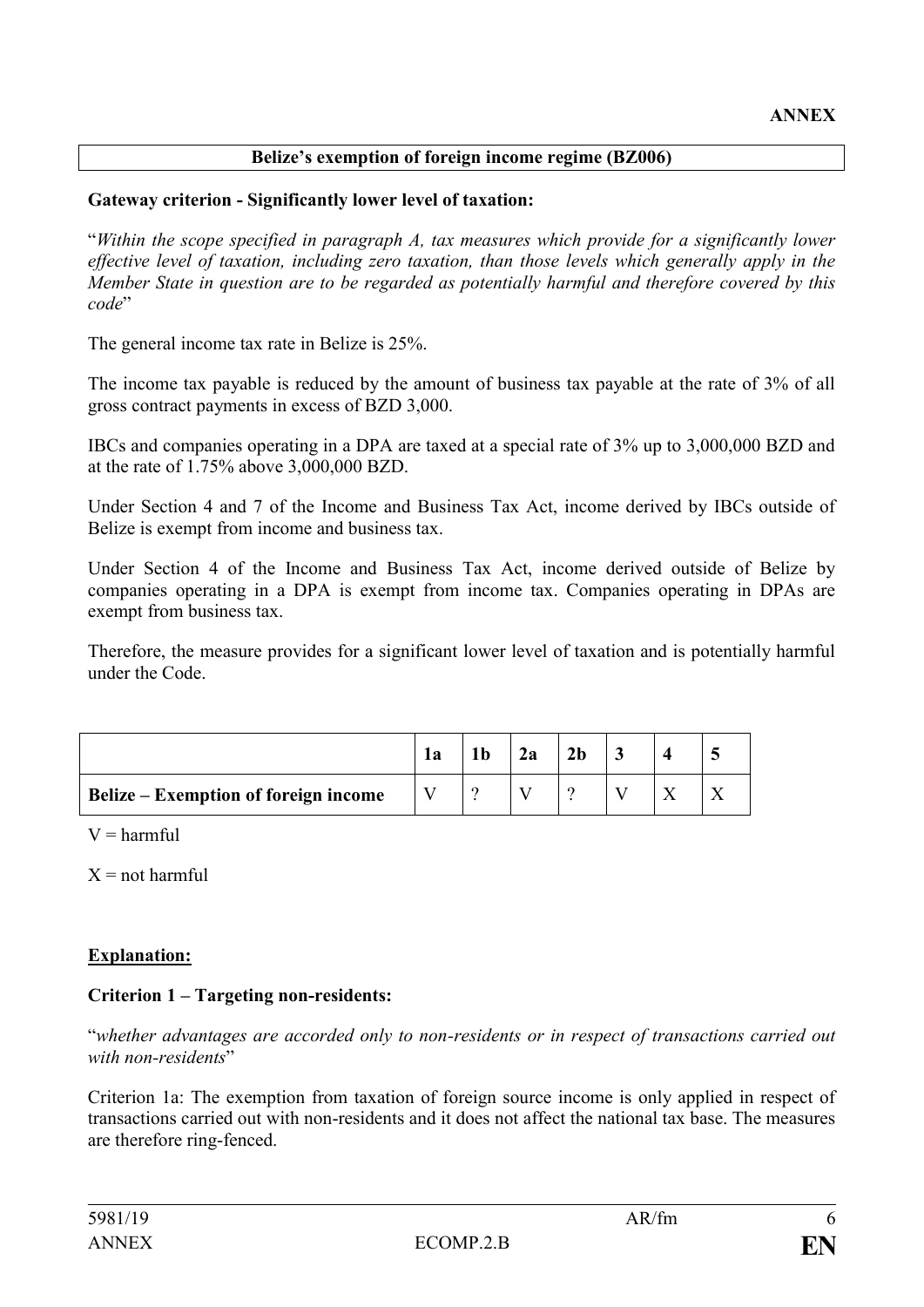Criterion 1b: There is a high risk that the new provision will have a de-facto ring-fencing effect, considering that the new provisions are likely to apply to those who benefited from the regime that Belize has amended, which were declared ring-fenced.

Information was requested from Belize in order to assess potential de facto ring-fencing. However, very little information was provided. There are currently 42,559 active IBC companies and 9,097 inactive IBCs as well as 3,341 new incorporations of IBCs in 2018 (table attached). Information provided on DPAs concern the types of activities as well as employment data.

Belize was unable to provide information on the type of activities (offshore and/or onshore) in which Belize IBCs were engaged. Belize also did not provide information the proportion of domestic owned/foreign owned entities (including IBC and companies operating in DPAs) as well as their average income.

More information should be gathered from Belize to be able to conclude on this point.

## **Criterion 2 – Ring-fencing:**

*"whether advantages are ring-fenced from the domestic market, so they do not affect the national tax base"*

As the exemption on taxation applies only to transactions with non-residents, the national tax based is not affected.

What has been written above under criterion 1a and 1b also applies to criterion 2a and 2b.

## **Criterion 3 - Substance:**

"*whether advantages are granted even without any real economic activity and substantial economic presence within the Member State offering such tax advantages*"

According to the standard practice for the evaluation of a measure against criterion 3, a measure is found harmful under this criterion if there are no specific requirements with regard to real economic activities and notably any requirement with respect to employment obligations.

The Income and Business Tax Act does not impose substance requirements for companies benefitting from the tax exemption. Some pieces of legislation may impose specific substance requirements for some type of companies, e.g. IBCs and DPAs. However, as mentioned above, the requirements concerning IBCs are of a limited nature. Moreover, the tax exemption on foreign source income under the Income and Business Tax Act covers a much broader range of entities and income.

It should also be noted that the exemption of foreign source income in Belize is broadly similar to participation exemption regimes in other jurisdictions. Regimes such as these should be properly contained by appropriate anti-abuse measures, in order to tackle tax-planning opportunities.

Paragraph L of the Code of Conduct states that anti-abuse provisions or countermeasures contained in tax laws and in double taxation conventions play a fundamental role in counteracting tax avoidance and evasion. In past assessments, the Code Group has taken into account, in the overall assessment of various regimes, the existence of appropriate anti-abuse rules. Such measures would include CFC rules or a switchover clause, in line with the agreed Code Guidance and previous assessments. The Income and Business Tax Act does not contain any of these measures.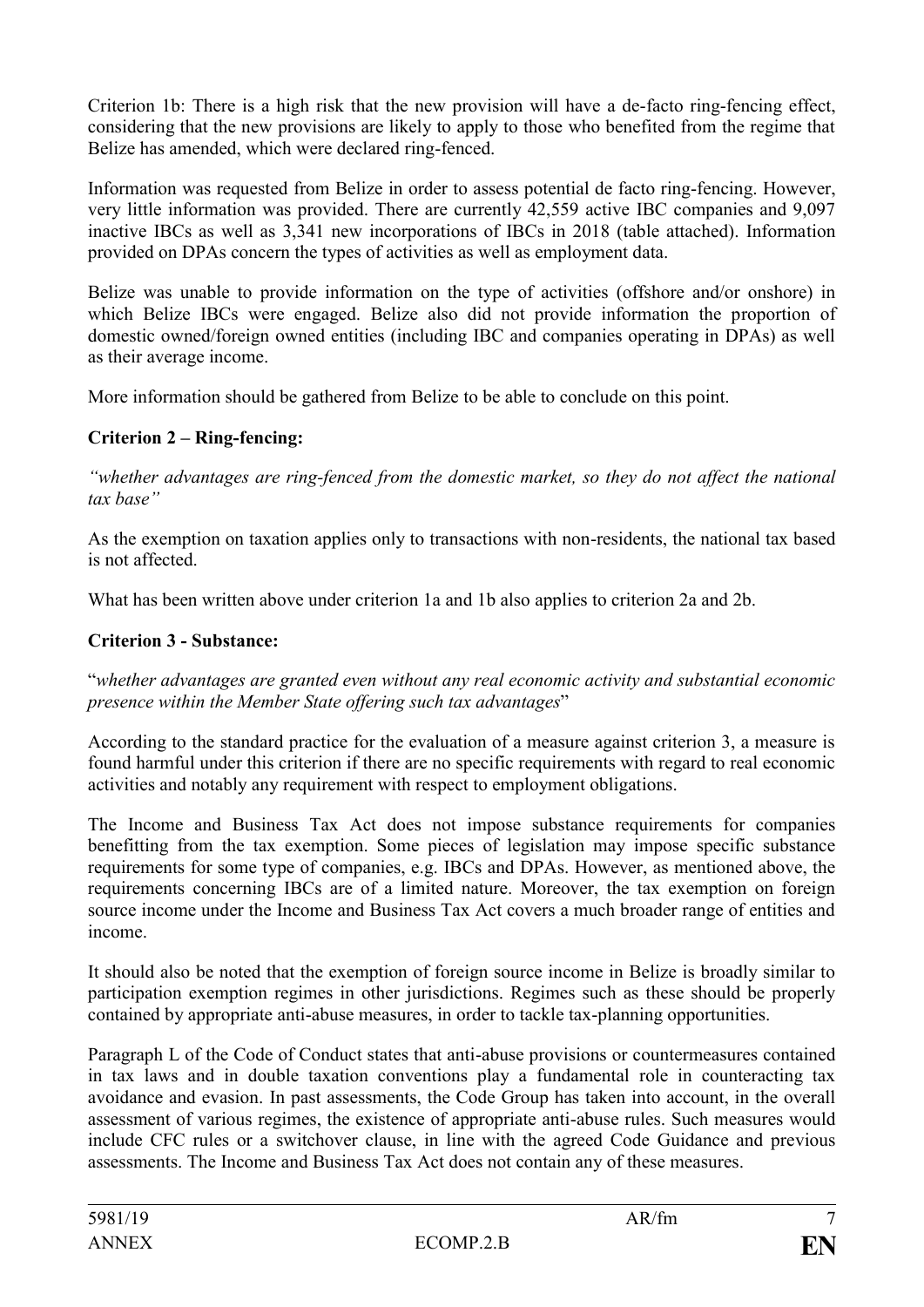## **Criterion 4 – Internationally accepted principles:**

"*whether the rules for profit determination in respect of activities within a multinational group of companies departs from internationally accepted principles, notably the rules agreed upon within the OECD*"

The measures do not contain elements that would be relevant from the point of view of internationally accepted principles as referred to in criterion 4 of paragraph B of the Code.

## **Criterion 5 - Transparency**

*"whether the tax measures lack transparency, including where legal provisions are relaxed at administrative level in a non-transparent way"*

All preconditions necessary for the granting of a tax benefit should be clearly laid down in publicly available laws, decrees, regulations etc. before a measure can be considered transparent.

#### **Overall assessment**:

In the light of the assessment made under all Code criteria, the regime would be considered as overall harmful.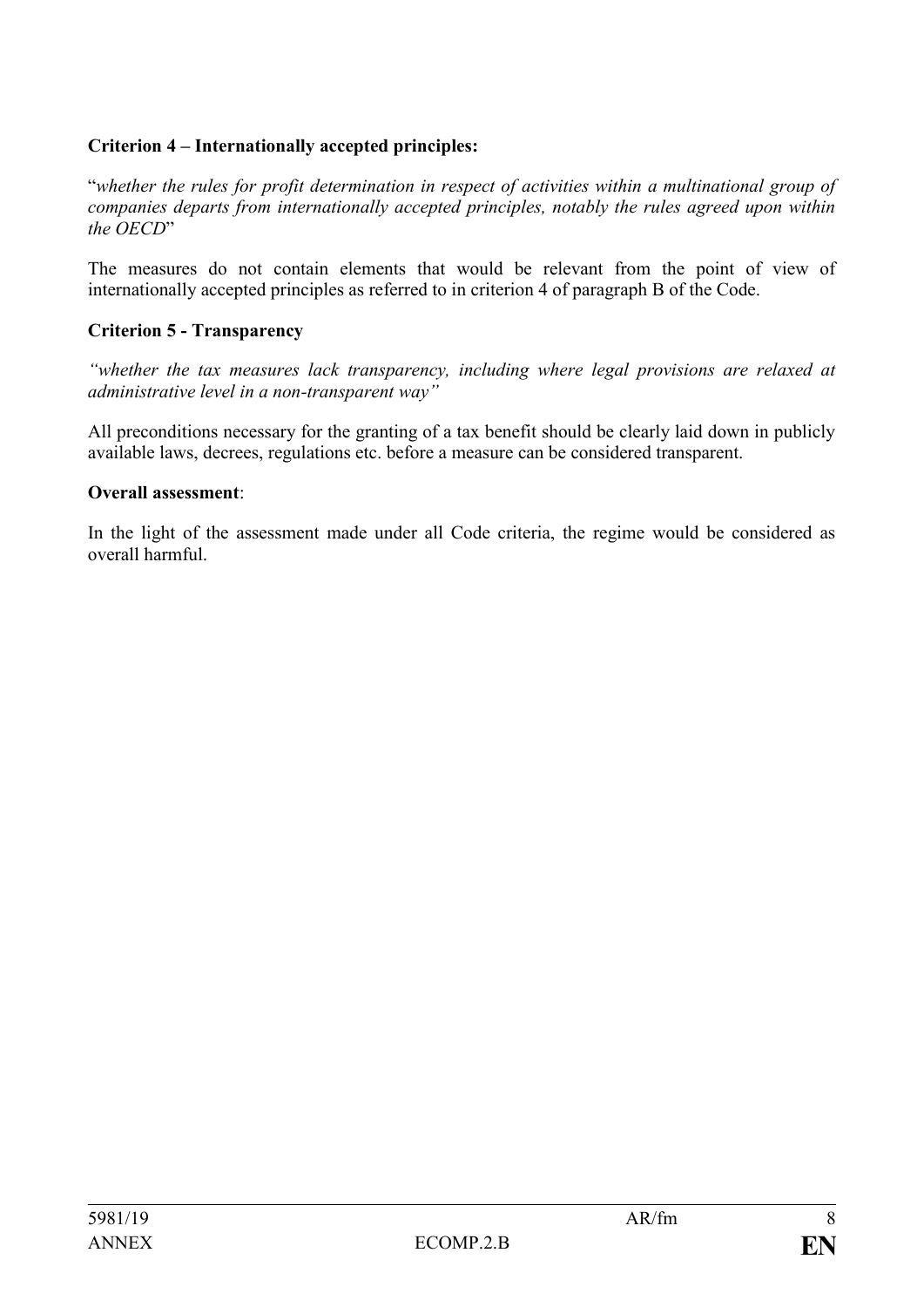# **Mr Kenneth A. GIJSBERTHA**

Minister van Financiën Ministerie van Financiën Pietermaai 17 Willemstad CURAÇAO

Brussels, 1 February 2019

### **Subject: Replacement of Curaçao's harmful preferential tax regimes with measures of similar effect**

Your Excellency,

We would like to thank you once again for the cooperation you have shown so far in the context of our dialogue on tax good governance standards.

As part of the assessment of the measures enacted by Curaçao to comply with its commitment to amend or abolish by the end of 2018 the preferential tax measures that the Council of the European Union had considered as harmful in December 2017 (eZone - CW001, Export companies - CW002, and Investment Company - CW003), the Code of Conduct Group has identified the introduction of a new preferential tax measure: exemption of foreign income**<sup>1</sup>** (CW006).

This measure was assessed by the Code of Conduct Group at its meeting of 30 January 2019 and deemed to have similar harmful effects as the harmful regimes that Curaçao had abolished at the end of 2018. You will find a copy of this assessment in annex to this letter.

Against this background, we would welcome to receive a commitment at a high political level that Curaçao will amend or abolish this regime by 31 December 2019, without any grandfathering mechanism.

In this case, the Code of Conduct Group will not recommend to the Council of the EU to include Curaçao in the EU list of non-cooperative jurisdictions for tax purposes, as long as no other criteria have been failed.

With a view to demonstrate that Curaçao has made meaningful commitments at high political level to take the necessary steps to address the deficiencies identified by the EU, we would furthermore seek your consent to publish this commitment letter on the Council's website. This will ensure the transparency of the process.

Finally, the Code of Conduct Group would like to inform Curaçao that no further replacement with measures of similar effect or delays will be accepted when assessing at the beginning of 2020 whether the requested commitments will have been implemented.

<sup>1</sup> **<sup>1</sup>** National Ordinance on Profit Tax of 1940 (section 1A, as amended).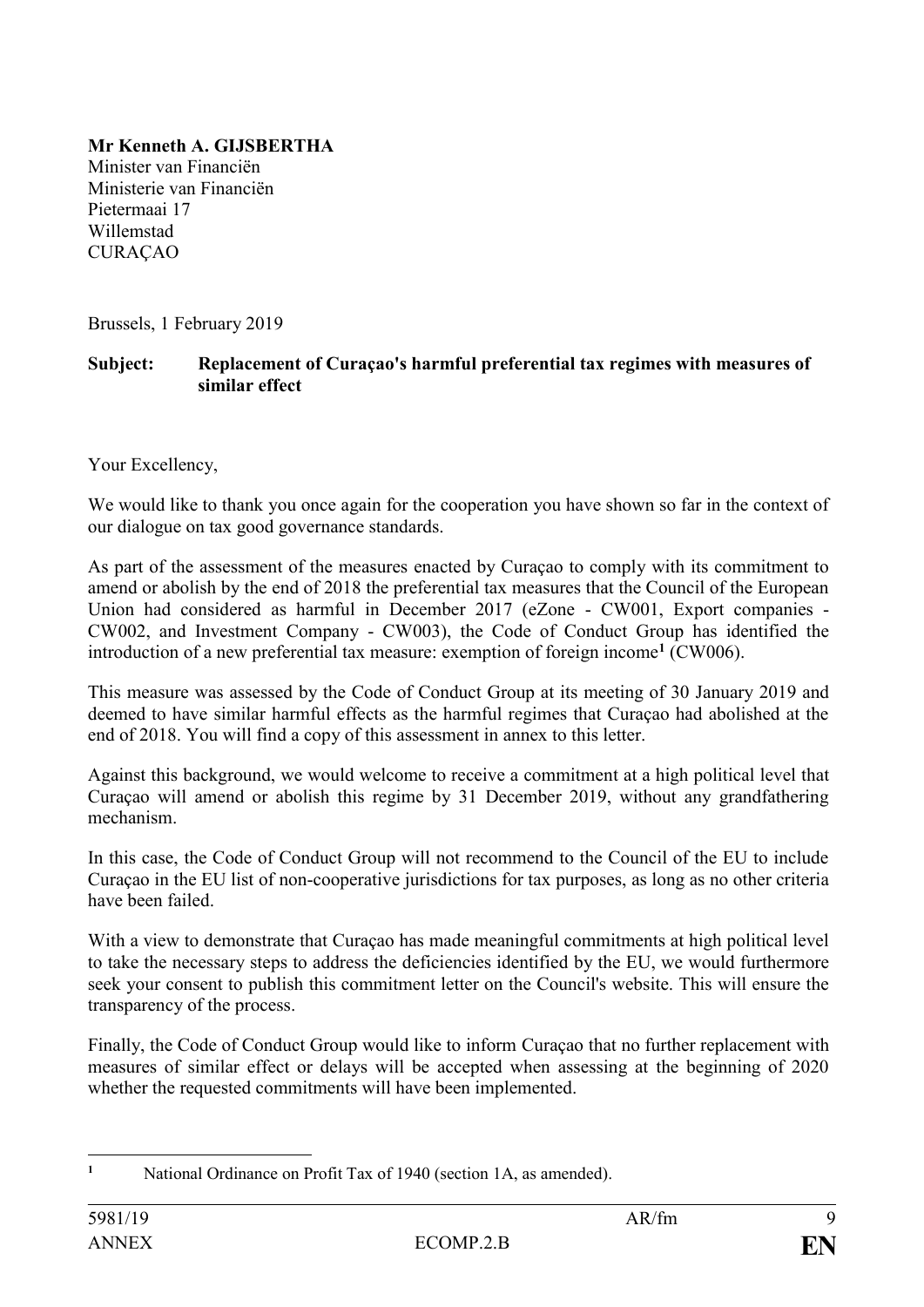We would be grateful for your response to reach us by 15 February 2019.

Sincerely,

Fabrizja Lapecorella

c.c. General Secretariat of the Council Unit DG G 2B – Tax Policy, Export Credits and Regional Policy [secretariat.cocg-jurisdictions@consilium.europa.eu](mailto:secretariat.cocg-jurisdictions@consilium.europa.eu) tel. +32 (0)2 281 72 75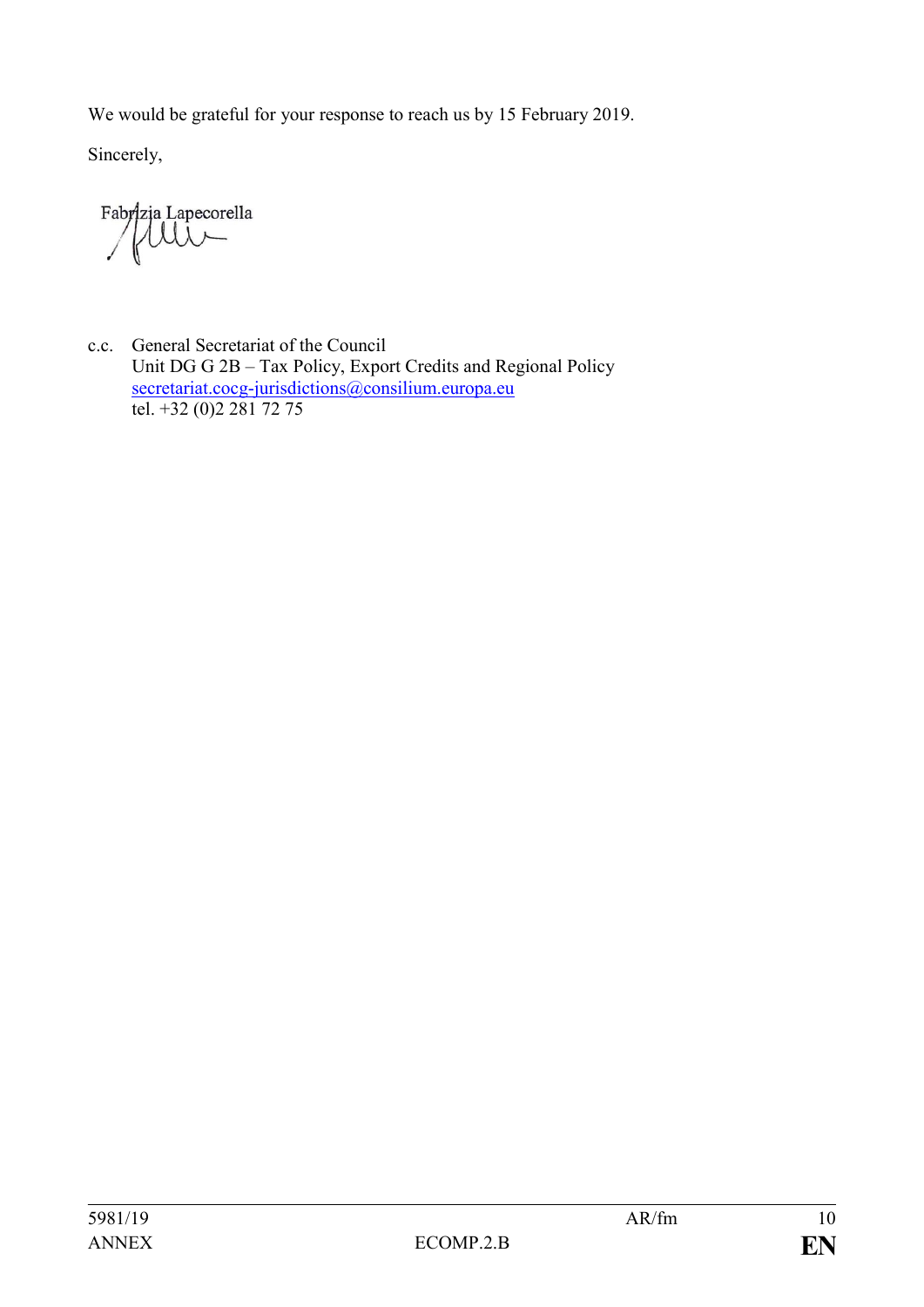## **Curaçao's exemption of foreign income regime (CW006)**

### **Gateway criterion - Significantly lower level of taxation:**

"*Within the scope specified in paragraph A, tax measures which provide for a significantly lower effective level of taxation, including zero taxation, than those levels which generally apply in the Member State in question are to be regarded as potentially harmful and therefore covered by this code*"

The general tax rate in Curacao is 22%. Under the Ordinance on Profit Tax of 1940, certain foreign sourced incomes are tax exempted.

If a jurisdiction has introduced a general exemption / zero taxation in the general tax system, to replace the previous harmful regime, it needs to be considered whether the new measures pass the Gateway criterion of the Code. This Gateway criterion covers "*tax measures which provide for a significantly lower effective level of taxation, including zero taxation, than those levels which generally apply". That level "may operate by virtue of the nominal tax rate, the tax base or any other relevant factor*".

In the case of the Ordinance on Profit Tax of 1940, no tax is levied, compared to the general rate of 22%.

The provisions at issue operate by exempting foreign income from taxation. The beneficial tax treatment therefore seems only to apply to companies previously covered by the reformed regimes, which are only foreign companies. The tax base of domestic companies will therefore in effect be untouched.

As the Code of Conduct looks at the effects that tax legislation may have on the location of business activities in general terms, a full tax exemption may be regarded as one of the reasons for a business to establish in one jurisdiction over another. In this sense, the new provisions are relevant for the Code.

The Code of Conduct uses a broad term ('tax measures') to describe what should be assessed under its criteria. This definition is not limited to specific pieces of legislation nor does it circumscribe the meaning of what should be intended as a 'tax measure'. In the specific case of the measures introduced by Curacao, it is relevant to take into account the tax in order to understand whether the legislation provides for a significantly lower level of taxation.

A full exemption is lower than 22%. The measures cannot be viewed as generally applicable, as they result in only certain types of income being untaxed. Furthermore, the exemption is applied exclusively to transactions carried out with non-residents and almost exclusively concerns foreign entities. The intended result is a significantly lower level of taxation than the levels which generally apply.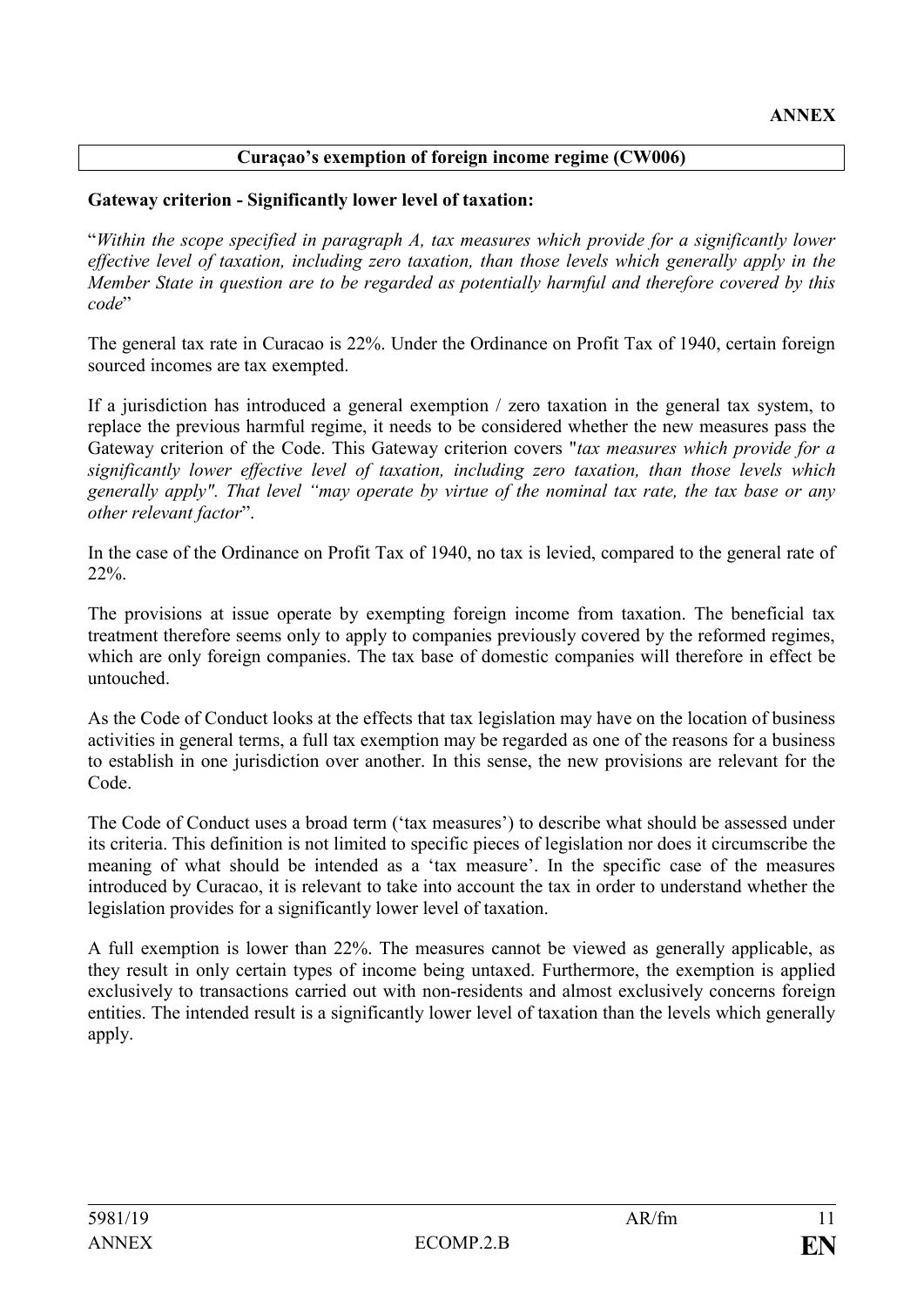|                                       | 1a | 2a | 2 <sub>b</sub> |  |  |
|---------------------------------------|----|----|----------------|--|--|
| Curaçao - Exemption of foreign income |    |    |                |  |  |

 $V =$  harmful

 $X = not$  harmful

## **Explanation:**

#### **Criterion 1 – Targeting non-residents:**

"*whether advantages are accorded only to non-residents or in respect of transactions carried out with non-residents*"

Criterion 1a: The exemption from taxation of foreign source income is only applied in respect of transactions carried out with non-residents and it does not affect the national tax base. The measures are therefore ring-fenced.

Criterion 1.b: More information should be gathered from Curaçao to be able to make an assessment.

#### **Criterion 2 – Ring-fencing:**

*"whether advantages are ring-fenced from the domestic market, so they do not affect the national tax base"*

As the exemption on taxation applies only to transactions with non-residents, the national tax based is not affected.

What has been written above under criterion 1a and 1b also applies to criterion 2a and 2b.

#### **Criterion 3 - Substance:**

"*whether advantages are granted even without any real economic activity and substantial economic presence within the Member State offering such tax advantages*"

According to the standard practice for the evaluation of a measure against criterion 3, a measure is found harmful under this criterion if there are no specific requirements with regard to real economic activities and notably any requirement with respect to employment obligations.

Art. 1A of Ordinance on Profit Tax of 1940 does not impose substance requirements for companies benefitting from the tax exemption. Some pieces of legislation may impose substance requirements for certain type of companies, e.g. profits deriving from insurance and reinsurance services, income deriving from IP and from investment companies. However, the tax exemption on foreign source income under the Business Tax Act covers a broader range of income.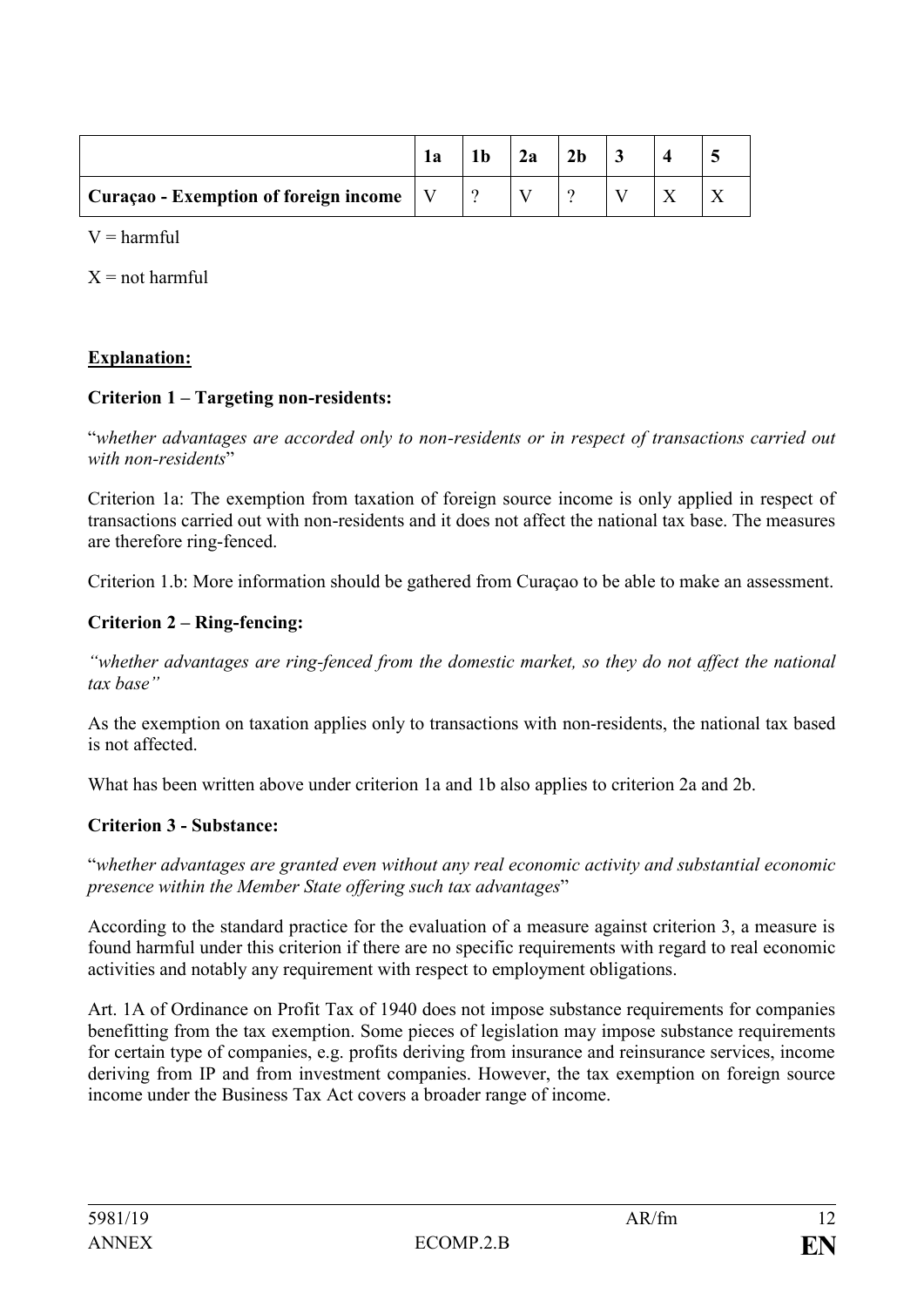It should also be noted that the new provisions in Curacao are broadly similar to participation exemption regimes in other jurisdictions. Regimes such as these should be properly contained by appropriate anti-abuse measures, in order to tackle tax-planning opportunities.

Paragraph L of the Code of Conduct states that anti-abuse provisions or countermeasures contained in tax laws and in double taxation conventions play a fundamental role in counteracting tax avoidance and evasion. In past assessments, the Code Group has taken into account, in the overall assessment of various regimes, the existence of appropriate anti-abuse rules. Such measures would include CFC rules or a switchover clause, in line with the agreed Code Guidance and previous assessments. It is unclear whether certain measures included in the legislation are applicable.

# **Criterion 4 – Internationally accepted principles:**

"*whether the rules for profit determination in respect of activities within a multinational group of companies departs from internationally accepted principles, notably the rules agreed upon within the OECD*"

The measures do not contain such elements that would be relevant from the point of view of internationally accepted principles as referred to in criterion 4 of paragraph B of the Code.

## **Criterion 5 - Transparency**

*"whether the tax measures lack transparency, including where legal provisions are relaxed at administrative level in a non-transparent way"*

All preconditions necessary for the granting of a tax benefit should be clearly laid down in publicly available laws, decrees, regulations etc. before a measure can be considered transparent.

## **Overall assessment**:

In the light of the assessment made under all Code criteria, the regime is overall harmful.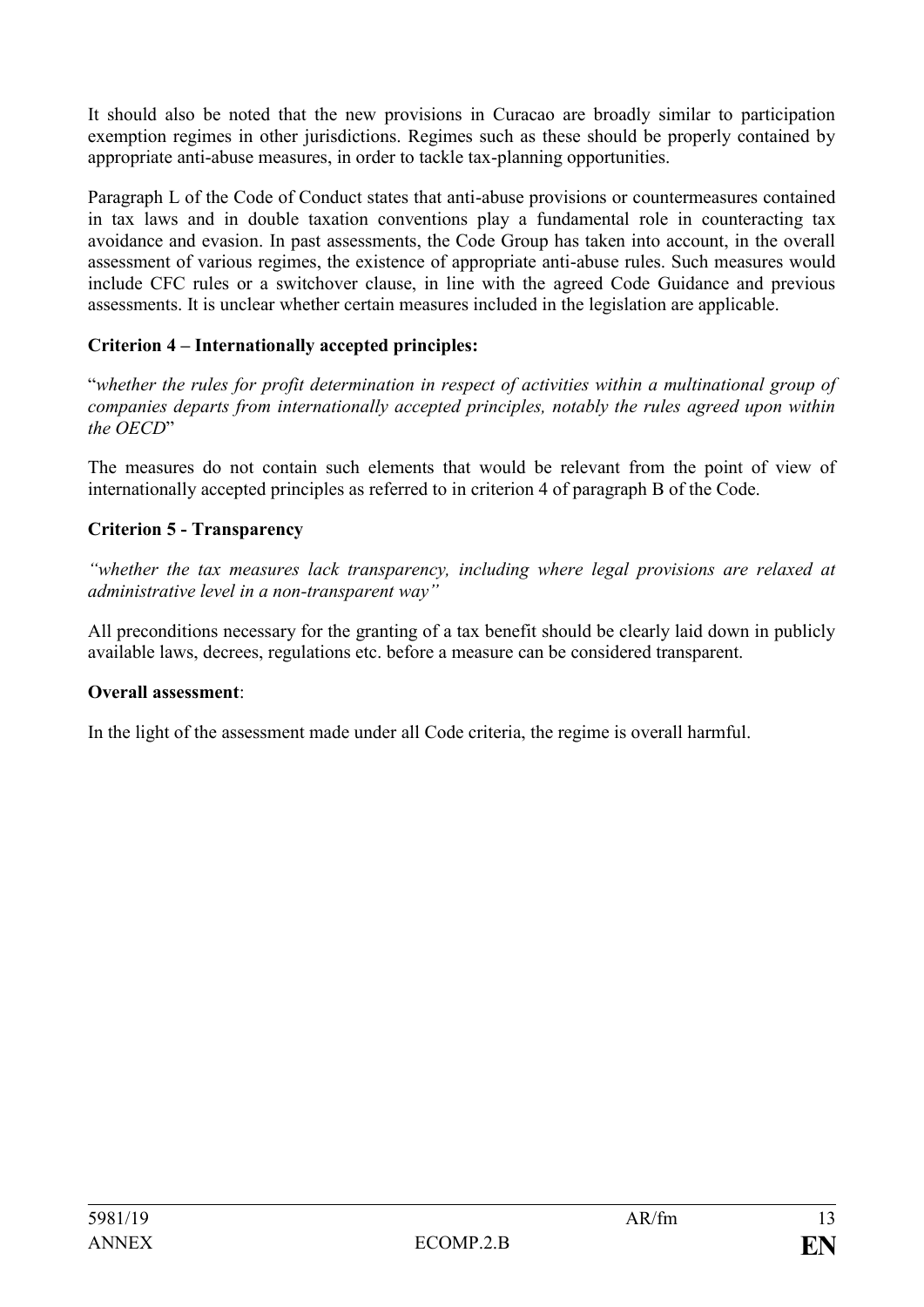## **Mr Pravind JUGNAUTH**

Prime Minister and Minister of Finance and Economic Development Prime Minister's Office New Treasury Building Intendance Street Port Louis MAURITIUS

Brussels, 1 February 2019

**Subject: Replacement of Mauritius' harmful preferential tax regime(s) with measures of similar effect**

Your Excellency,

We would like to thank you once again for the cooperation you have shown so far in the context of our dialogue on tax good governance standards.

As part of the assessment of the measures enacted by Mauritius to comply with its commitment to amend or abolish by the end of 2018 two of the preferential tax measures that the Council of the European Union had considered as harmful in December 2017 (Global Business Licence 1 - MU001, and Global Business Licence 2 - MU002), the Code of Conduct Group has identified the introduction of a new preferential tax measure: the Partial Exemption system**<sup>1</sup>** (MU010).

This measure was assessed by the Code of Conduct Group at its meeting of 30 January 2019 and deemed to have similar harmful effects as the harmful regimes that Mauritius had abolished at the end of 2018. You will find a copy of this assessment in annex to this letter.

Against this background, we would welcome to receive a commitment at a high political level that Mauritius will amend or abolish this regime by 31 December 2019, without any grandfathering mechanism.

In this case, the Code of Conduct Group will not recommend to the Council of the EU to include Mauritius in the EU list of non-cooperative jurisdictions for tax purposes, as long as no other criteria have been failed.

With a view to demonstrate that Mauritius has made meaningful commitments at high political level to take the necessary steps to address the deficiencies identified by the EU, we would furthermore seek your consent to publish this commitment letter on the Council's website. This will ensure the transparency of the process.

Finally, the Code of Conduct Group would like to inform Mauritius that no further replacement with measures of similar effect or delays will be accepted when assessing at the beginning of 2020

<sup>1</sup> **1** Introduced by the Finance Act 2018 (of 9 August 2018)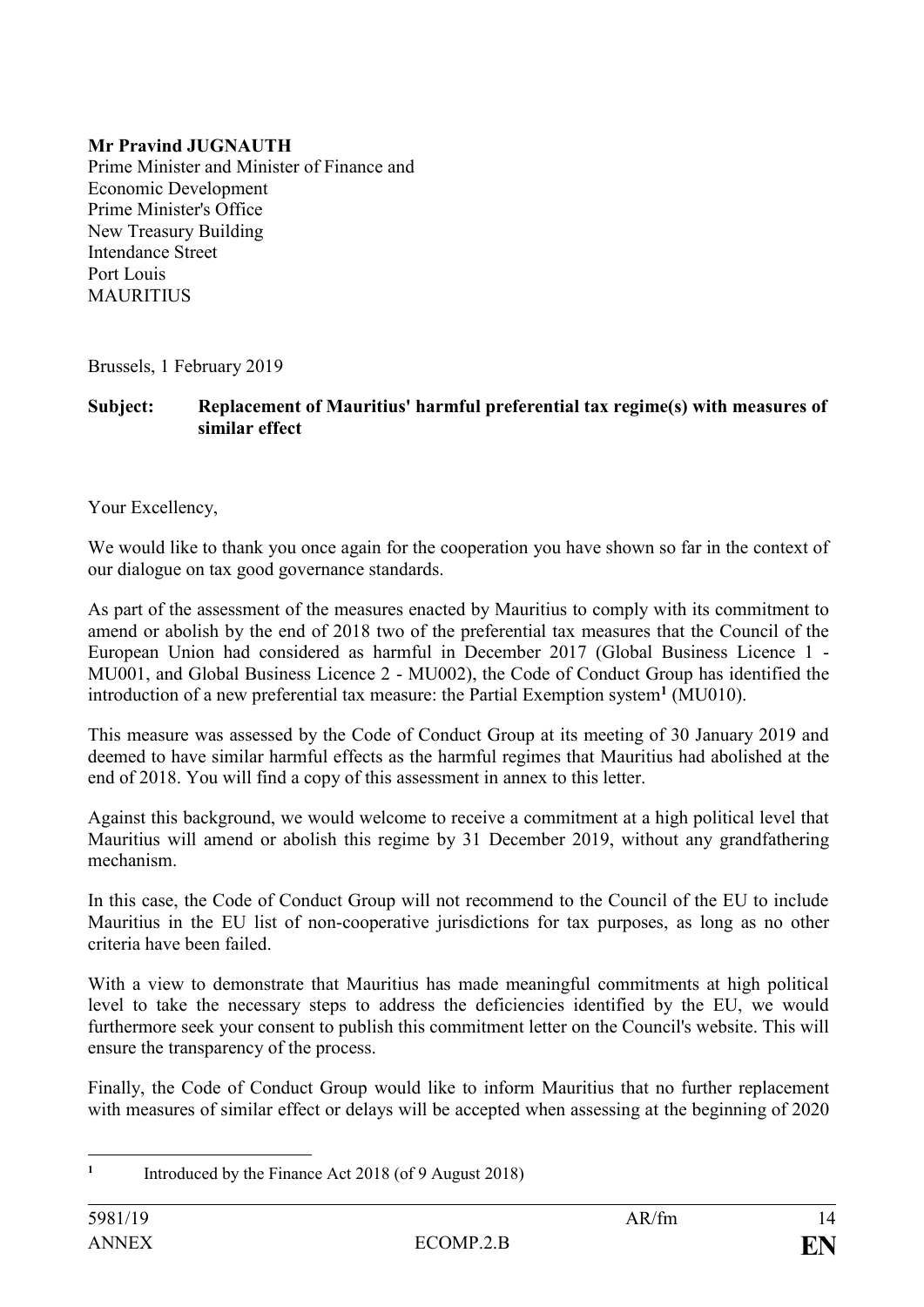whether the requested commitments will have been implemented.

We would be grateful for your response to reach us by 15 February 2019.

Sincerely,

Fabrizia Lapecorella

c.c. General Secretariat of the Council Unit DG G 2B – Tax Policy, Export Credits and Regional Policy [secretariat.cocg-jurisdictions@consilium.europa.eu](mailto:secretariat.cocg-jurisdictions@consilium.europa.eu) tel.  $+32(0)22817275$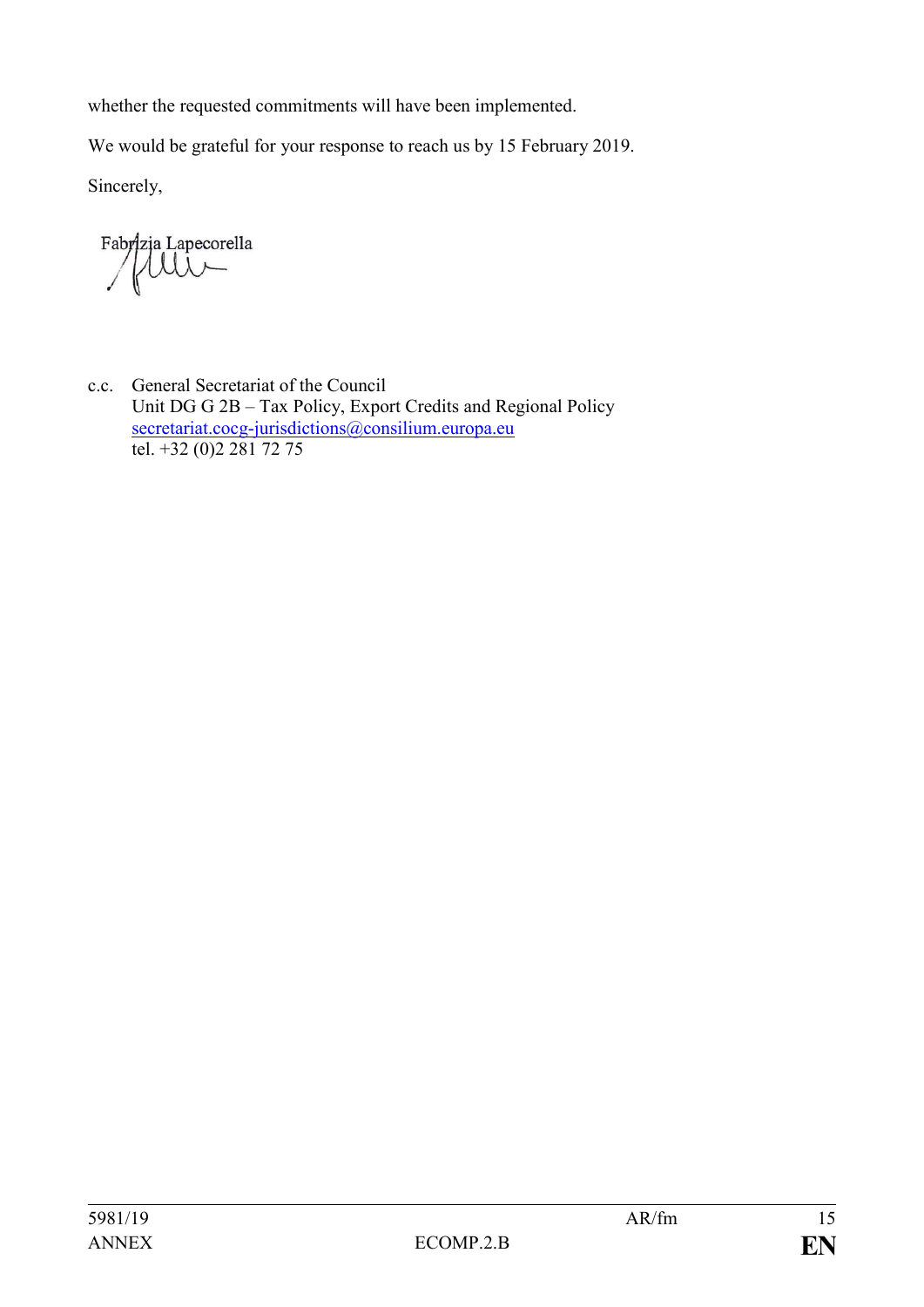## **Mauritius' Partial Exemption system (MU010)**

### **Gateway criterion - Significantly lower level of taxation:**

"*Within the scope specified in paragraph A, tax measures which provide for a significantly lower effective level of taxation, including zero taxation, than those levels which generally apply in the Member State in question are to be regarded as potentially harmful and therefore covered by this code*"

The general tax rate in Mauritius is 15%. However, as a result of the reform enacted by the Finance Bill 2018, Mauritius introduced the Partial Exemption regime where 80% of specified income of global business companies will be exempted from corporate tax. The income categories exempt from tax are:

1. Partial Exemption for foreign source dividends,

2. Exemption for profits attributable to a foreign PE,

3. Exemption for dividends and interest income derived by a company whether from a local source or foreign source; and

4. Exemption for income from provision of specified financial services (investment management and investment advisory activities conducted in and from within Mauritius, ship and aircraft leasing, CIS/CEF).

This measure provides for a significant lower level of taxation and is therefore potentially harmful under the Code of Conduct.

|                                                           | 1a | 1 <sub>b</sub> | 2a | 2 <sub>b</sub> |  |  |
|-----------------------------------------------------------|----|----------------|----|----------------|--|--|
| <b>Mauritius</b> – Partial Exemption system $X$<br>(MU10) |    |                |    |                |  |  |

 $V =$  harmful

 $X = not$  harmful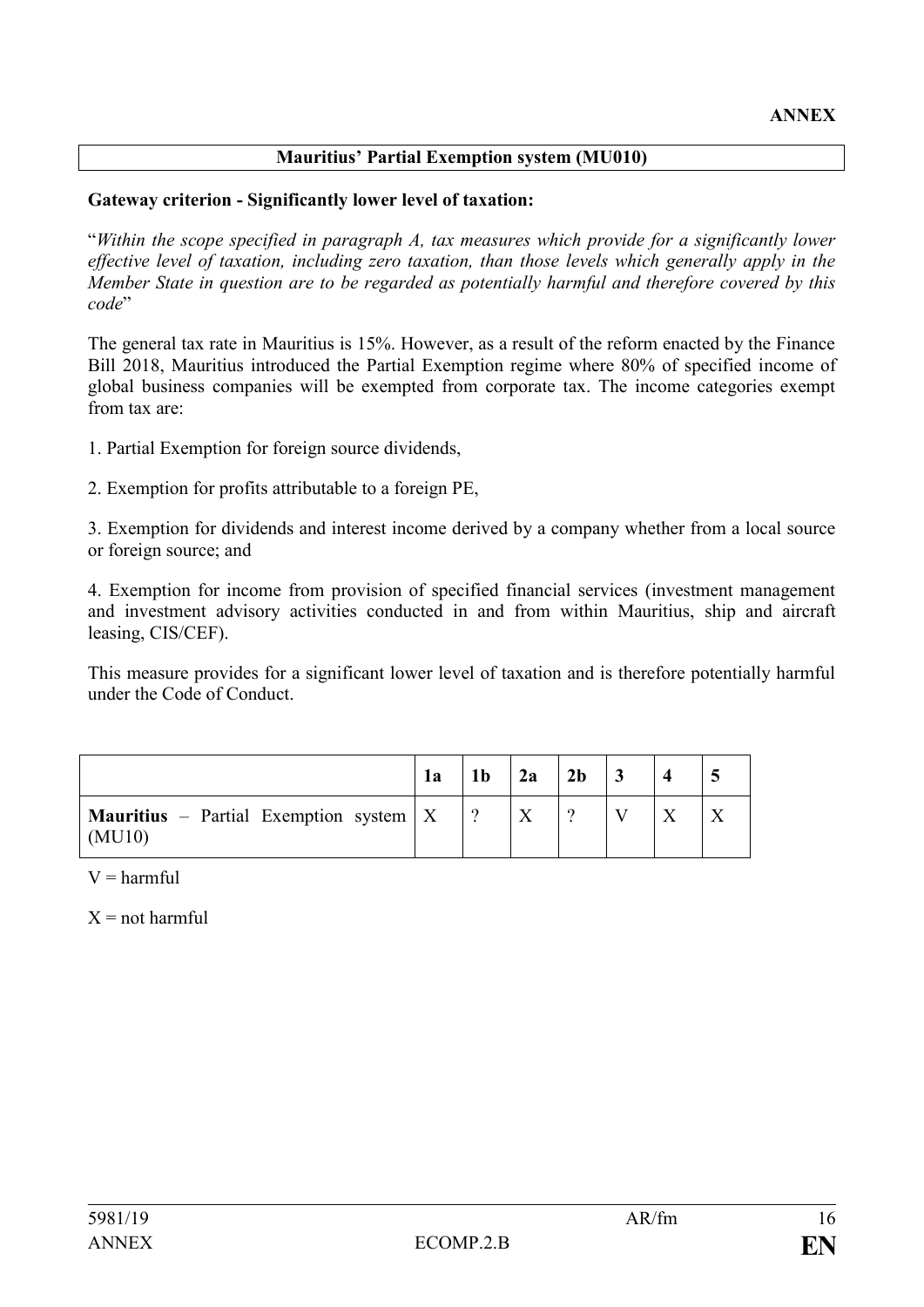# **Explanation:**

## **Criterion 1 – Targeting non-residents:**

"*whether advantages are accorded only to non-residents or in respect of transactions carried out with non-residents*"

Criterion 1a: The partial exemption regime is available to both residents and non-residents and does not require that the beneficiaries carry out transactions only with non-residents.

Criterion 1b: There is no information on the de facto effect of the measure. However on the basis of publicly available information (from the Mauritius Financial Services Commission) collected by the Commission Services on the usage of the GBL 1, regime it appears that the Partial Exemption regime will mostly benefit companies not doing business in Mauritius. This information was presented to the Group at the meeting of 12 October 2018 (document ST12967/2018):

Licensees under domestic regime

- Financial service providers: 40
- Specialised financial services / institutions: 30
- Corporate trust service providers: 181
- Insurers: 274
- Pensions: 65
- Intermediaries: 238

Total of domestic licensees: 828

Licensees under Global Business Regime

- GBC  $1:10'756$
- GBC 2: 10'688

Total of offshore licensees: 21'444

On the basis of the above figures, a preliminary assessment would suggest that the 80% exemption on income from financial services would mostly benefit companies not doing any business in Mauritius. Mauritius has challenged these statistics and disagrees with our conclusions. According to Mauritius, 1,153 (or less) GBL1 companies are likely to benefit from the new regime, and 1,700 non-GBL companies are expected to benefit.

Since the conclusions were based on the statistics for the abolished GBL 1 regime and no statistics are available for the use of the new regime, the usage of this regime will be monitored by the Group in order to establish if a situation of de facto ring-fencing exists.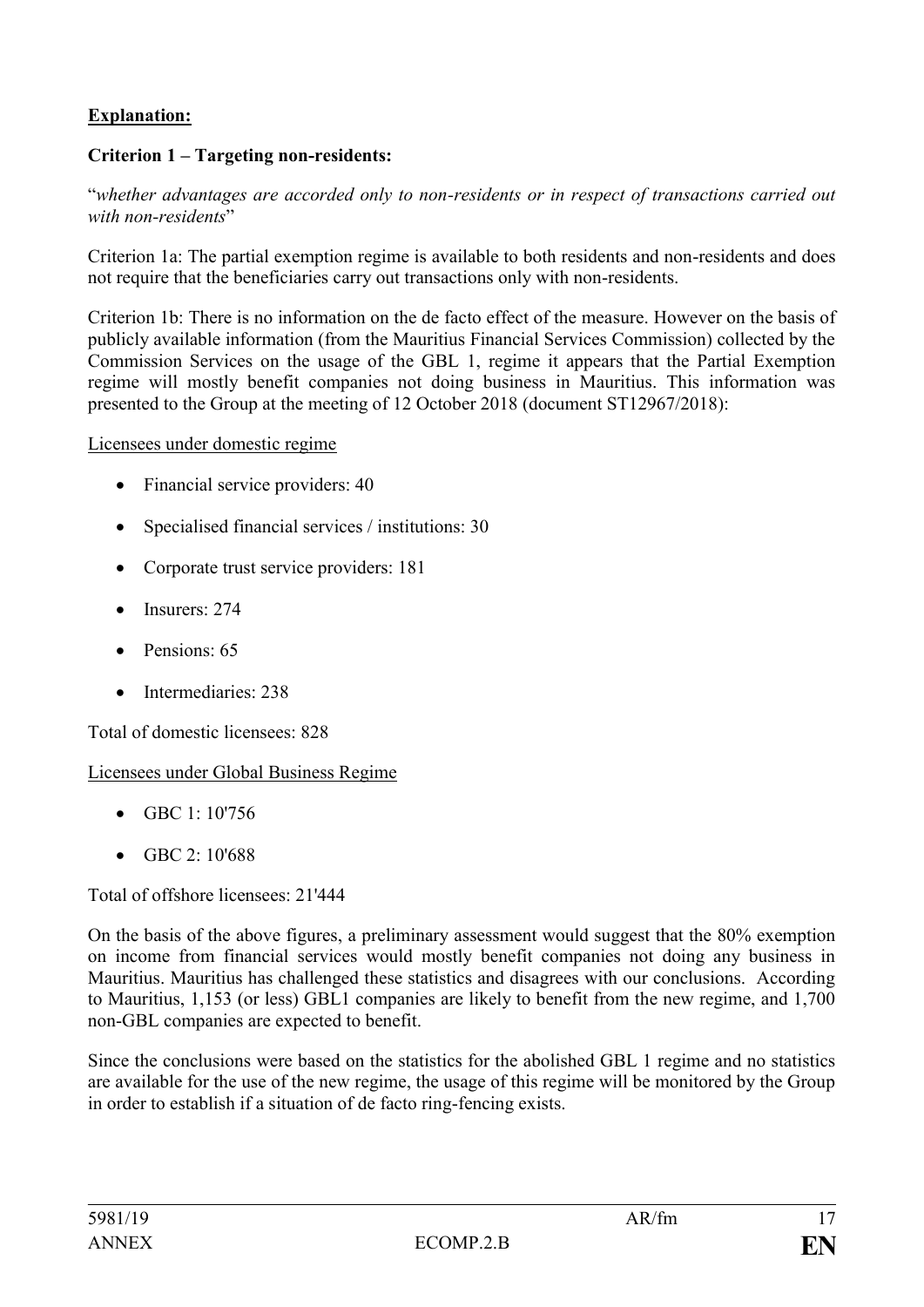## **Criterion 2 – Ring-fencing:**

"*whether advantages are ring-fenced from the domestic market, so they do not affect the national tax base*"

As regards criterion 2 the division between criteria 2a and 2b is done in the same way as in the case of criterion 1 (i.e. de jure interpretation and de facto analysis). In general, a measure is caught by criterion 2 if the advantages are ring-fenced from the domestic market so that they do not affect the national tax base. In most cases, the evaluation against criterion 2 follows closely that of criterion 1.

What has been written above under criterion 1a and 1b also applies to criterion 2a and 2b.

## **Criterion 3 - Substance:**

"*whether advantages are granted even without any real economic activity and substantial economic presence within the Member State offering such tax advantages*"

According to the standard practice for the evaluation of a measure against criterion 3, a measure is found harmful under this criterion if there are no specific requirements with regard to real economic activities and notably any requirement with respect to employment obligations.

While the Partial Exemption regime does have substance requirements, they are not entirely in line with international best practice, in particular in terms of how they treat outsourcing. As agreed by the Code Group in the meeting of 21 September 2018, based on the progress report on the Crown Dependencies (ST 12196/2018), outsourcing should not be a practice used to circumvent the need for economic substance within a jurisdiction. Therefore, the outsourcing of core income generating activities is only permitted to occur within the jurisdiction concerned. In addition the primary entity should have the capacity to properly supervise and control the work of the entity to which the core functions have been outsourced; and the substance of the outsourcing provider (employees, expenditure and premises) should not be used multiple times by multiple primary entities that outsource to the same outsourcing provider. Jurisdictions should demonstrate that outsourcing is not used to circumvent compliance with the requirements. A similar approach to outsourcing is also included in the OECD FHTP draft document *Approach to review of substantial activities requirements for no or only nominal tax jurisdictions<sup>2</sup>* .

Regimes such as the partial exemption regime should also be properly contained by appropriate anti-abuse measures in order to tackle tax-planning opportunities.

Paragraph L of the Code of Conduct states that: "anti-abuse provisions or countermeasures contained in tax laws and in double taxation conventions play a fundamental role in counteracting tax avoidance and evasion". In past assessments, the Code Group has taken into account, in the overall assessment of various regimes, the existence of appropriate anti-abuse rules.

Such measures would include CFC rules or a switchover clause, in line with the agreed Code Guidance and previous assessments. In response to our queries Mauritius outlined certain provisions in its legislation such as the application of the arm's length test and a general anti-abuse rule. However, our understanding is that the Mauritius general anti-avoidance rule only covers transactions aimed at avoiding tax that should have been due in Mauritius. Therefore any schemes

<sup>1</sup> **<sup>2</sup>** CTPA/CFA/FHP/NOE2(2018)15 approved by the FHTP but still to be approved by CFA.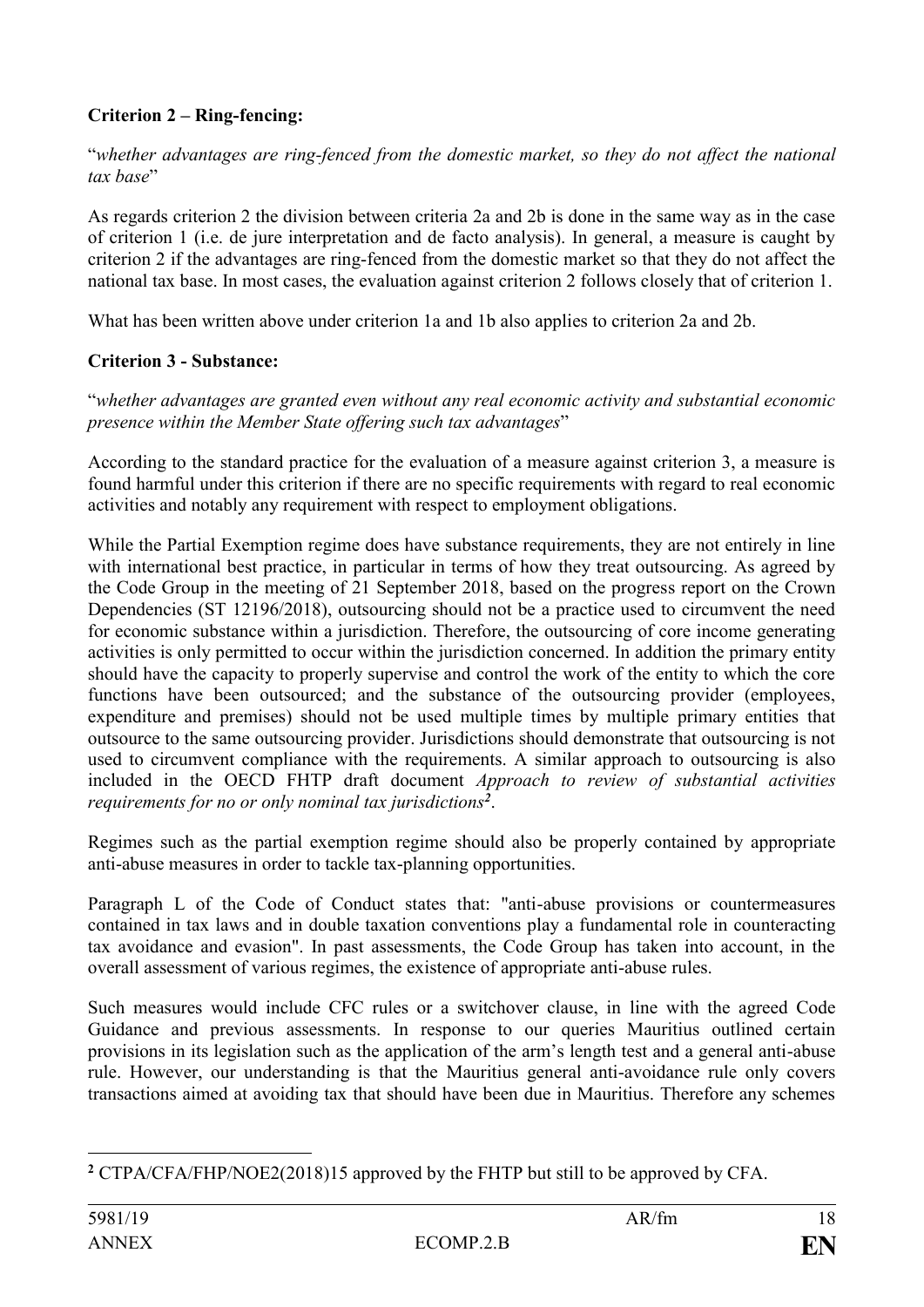involving Mauritius but aimed at eroding other countries' tax bases would not be covered. Mauritius did not agree to introduce CFC rules or a switchover clause.

## **Criterion 4 – Internationally accepted principles:**

"*whether the rules for profit determination in respect of activities within a multinational group of companies departs from internationally accepted principles, notably the rules agreed upon within the OECD*"

The measures do not contain such elements that would be relevant from the point of view of internationally accepted principles as referred to in criterion 4 of paragraph B of the Code.

## **Criterion 5 - Transparency**

*"whether the tax measures lack transparency, including where legal provisions are relaxed at administrative level in a non-transparent way"*

All preconditions necessary for the granting of a tax benefit should be clearly laid down in publicly available laws, decrees, regulations etc. before a measure can be considered transparent.

### **Overall assessment**:

The overall assessment is that this regime is harmful.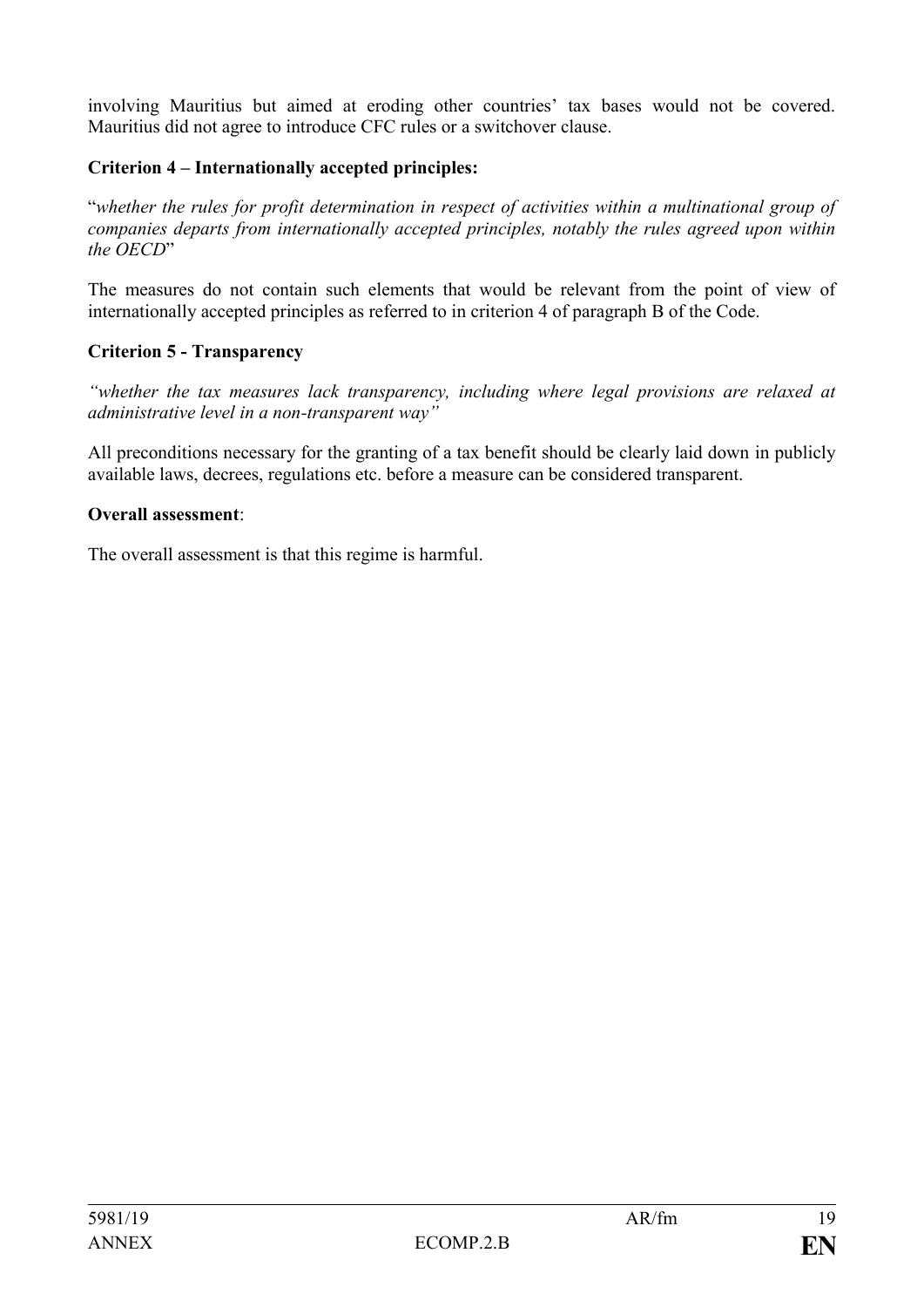## **H.E. Allen M. CHASTANET**

Prime Minister & Minister for Finance, Economic Growth, Job Creation, External Affairs and the Public Service Office of the Prime Minister Greaham Louisy Administrative Building Waterfront, Castries SAINT LUCIA

Brussels, 1 February 2019

**Subject: Replacement of Saint Lucia's harmful preferential tax regime(s) with measures of similar effect**

Your Excellency,

We would like to thank you once again for the cooperation you have shown so far in the context of our dialogue on tax good governance standards.

As part of the assessment of the measures enacted by Saint Lucia to comply with its commitment to amend or abolish by the end of 2018 the preferential tax measures that the Council of the European Union had considered as harmful in December 2017 (International Business Companies - LC001, International Trusts - LC002, and Free trade zones - LC003), the Code of Conduct Group has identified the introduction of a new preferential tax measure: exemption of foreign income**<sup>1</sup>** (LC005).

This measure was assessed by the Code of Conduct Group at its meeting of 30 January 2019 and deemed to have similar harmful effects as the harmful regimes that Saint Lucia had abolished at the end of 2018. You will find a copy of this assessment in annex to this letter.

Against this background, we would welcome to receive a commitment at a high political level that Saint Lucia will amend or abolish this regime by 31 December 2019, without any grandfathering mechanism.

In this case, the Code of Conduct Group will not recommend to the Council of the EU to include Saint Lucia in the EU list of non-cooperative jurisdictions for tax purposes, as long as no other criteria have been failed.

With a view to demonstrate that Saint Lucia has made meaningful commitments at high political level to take the necessary steps to address the deficiencies identified by the EU, we would furthermore seek your consent to publish this commitment letter on the Council's website. This will ensure the transparency of the process.

Finally, the Code of Conduct Group would like to inform Saint Lucia that no further replacement with measures of similar effect or delays will be accepted when assessing at the beginning of 2020

<sup>1</sup> **1** Income Tax Act, as amended by Act N°12 of 11 December 2018 (sections 8, 10A and 76).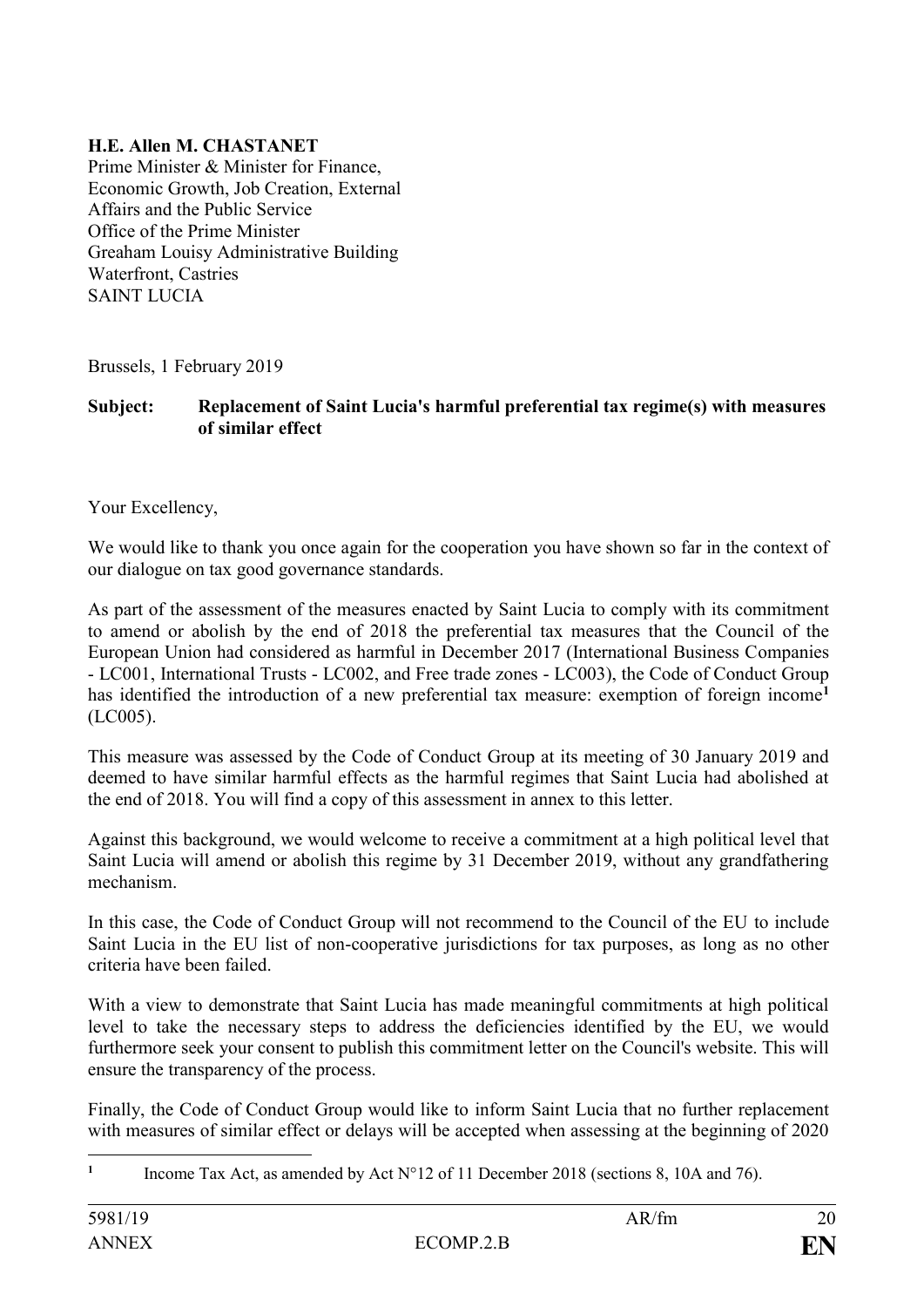whether the requested commitments will have been implemented.

We would be grateful for your response to reach us by 15 February 2019.

Sincerely,

Fabrizia Lapecorella

c.c. General Secretariat of the Council Unit DG G 2B – Tax Policy, Export Credits and Regional Policy [secretariat.cocg-jurisdictions@consilium.europa.eu](mailto:secretariat.cocg-jurisdictions@consilium.europa.eu) tel. +32 (0)2 281 72 75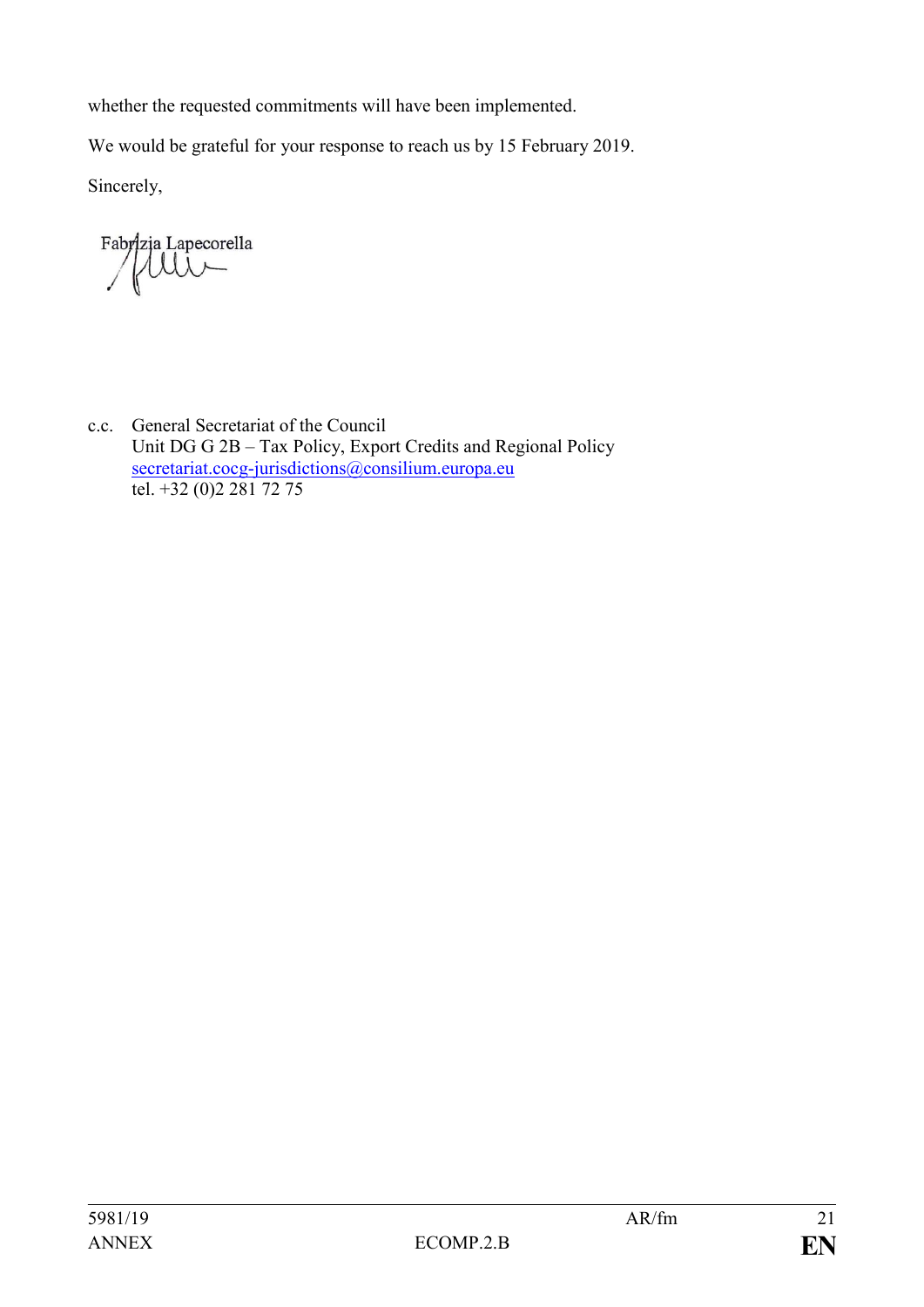## **Saint Lucia's exemption of foreign income regime (LC005)**

### **Gateway criterion - Significantly lower level of taxation:**

If a jurisdiction has introduced a general exemption / zero taxation in the general tax system, to replace the previous harmful regime, it needs to be considered whether the new measures pass the Gateway criterion of the Code. This Gateway criterion covers "*tax measures which provide for a significantly lower effective level of taxation, including zero taxation, than those levels which generally apply*". That level "*may operate by virtue of the nominal tax rate, the tax base or any other relevant factor*".

In the case of the Income Tax Act, no tax is levied, compared to the general rate of 30%.

The provisions at issue operate by exempting foreign income from taxation. The beneficial tax treatment therefore seems only to apply to companies previously covered by the IBC regime, which are only foreign companies. The tax base of domestic companies will therefore in effect be untouched.

As the Code of Conduct looks at the effects that tax legislation may have on the location of business activities in general terms, a full tax exemption may be regarded as one of the reasons for a business to establish in one jurisdiction over another. In this sense, the new provisions are relevant for the Code.

The Code of Conduct uses a broad term ('*tax measures'*) to describe what should be assessed under its criteria. This definition is not limited to specific pieces of legislation nor does it circumscribe the meaning of what should be intended as a '*tax measure'*. In the specific case of the measures introduced by Saint Lucia, it is relevant to take into account the tax in order to understand whether the legislation provides for a significantly lower level of taxation.

A full exemption is lower than 30%. The measures cannot be viewed as generally applicable, as they result in only certain types of income being untaxed. Furthermore, the exemption is applied exclusively to transactions carried out with non-residents and almost exclusively concerns foreign entities. The intended result is a significantly lower level of taxation than the levels which generally apply.

|                                                    | 1a |          | 2a | 2 <sub>b</sub> |  |  |
|----------------------------------------------------|----|----------|----|----------------|--|--|
| Saint Lucia – Exemption of foreign $ V $<br>income |    | $\Omega$ |    |                |  |  |

 $V =$  harmful

 $X = not$  harmful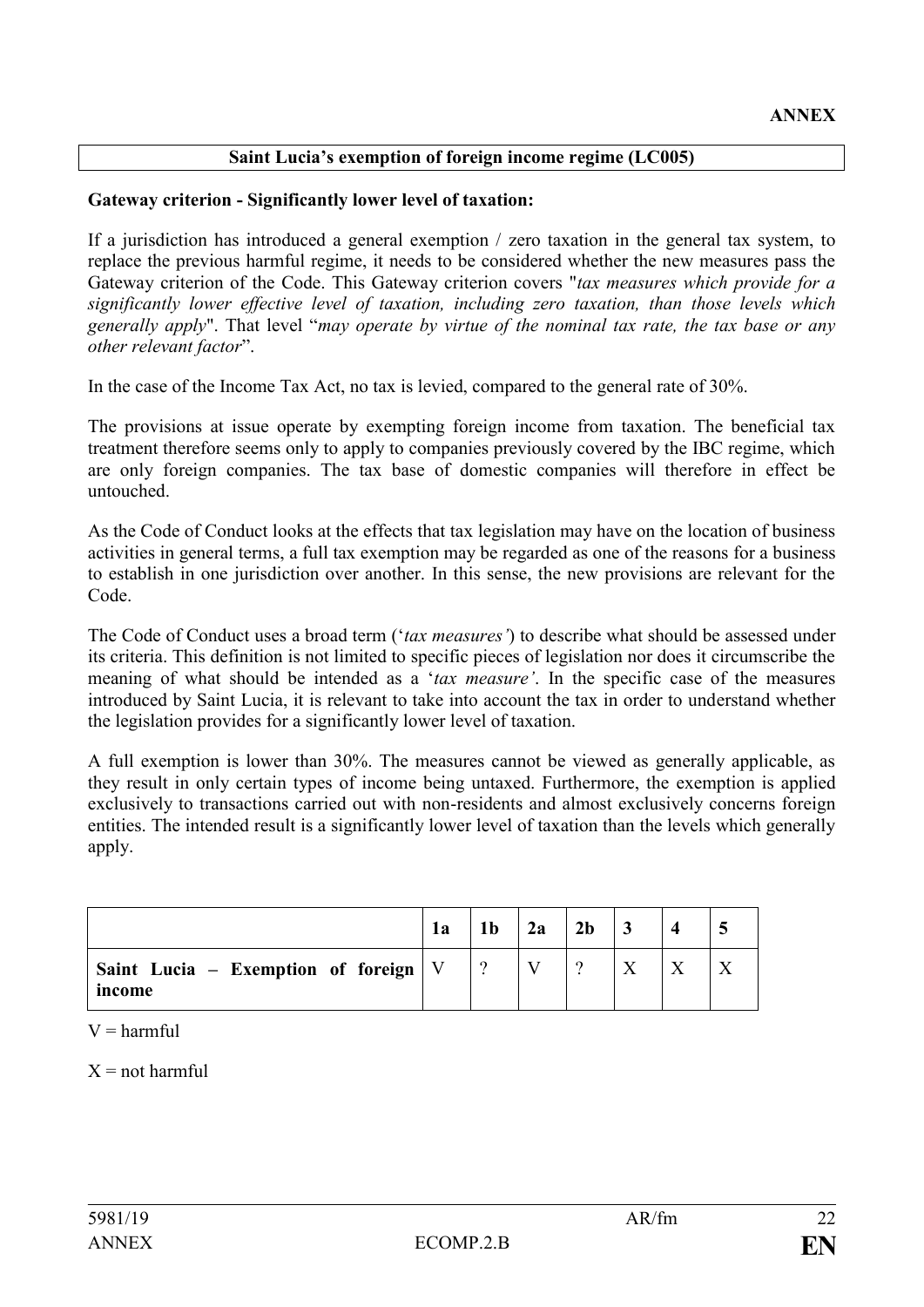## **Explanation:**

## **Criterion 1 – Targeting non-residents**

"*whether advantages are accorded only to non-residents or in respect of transactions carried out with non-residents*"

## **and Criterion 2 – Ring-fencing:**

*"whether advantages are ring-fenced from the domestic market, so they do not affect the national tax base"*

Criteria 1a and 2a: The measures excepting certain income from tax relate to foreign income and profit distributions related to that foreign income only. Domestic income and domestic profit distributions are taxed at a higher rate (30%). This is a clear case of ring-fencing under criterion 1 and 2 of the Code of Conduct, as it is limited to transactions carried out with non-residents.

Criteria 1b and 2b: There are no statistics on the actual use of the new provisions yet.

## **Criterion 3 - Substance:**

"*whether advantages are granted even without any real economic activity and substantial economic presence within the Member State offering such tax advantages*"

Saint Lucia has introduced a substance requirement under Section 5A(3) of the amended IBC regime by requiring that IBCs: *"(b) shall — (i) have an adequate number of employees with the necessary level of qualifications and experience, (ii) have an adequate amount of operating expenses, (iii) have an adequate amount of investment and capital that is commensurate with the type and level of activity undertaken by the company,*"

Any company which qualifies as an IBC would have to comply with the substance requirement. It appears that the new measures are intended to benefit mainly IBCs. Therefore, it can be assumed that the majority of companies benefitting from the exemptions will satisfy the substance requirement.

However, the Income Tax Act does not seem to contain a substance requirement. Therefore, companies that do not benefit from the status of IBCs would not seem to have to comply with any substance requirements.

As we assume that almost all companies benefitting from the exemption will be IBCs, it follows that there is a sufficient substance requirement.

## **Criterion 4 – Internationally accepted principles:**

"*whether the rules for profit determination in respect of activities within a multinational group of companies departs from internationally accepted principles, notably the rules agreed upon within the OECD*"

Saint Lucia has sufficient provisions on transfer pricing based on the arm's length principle.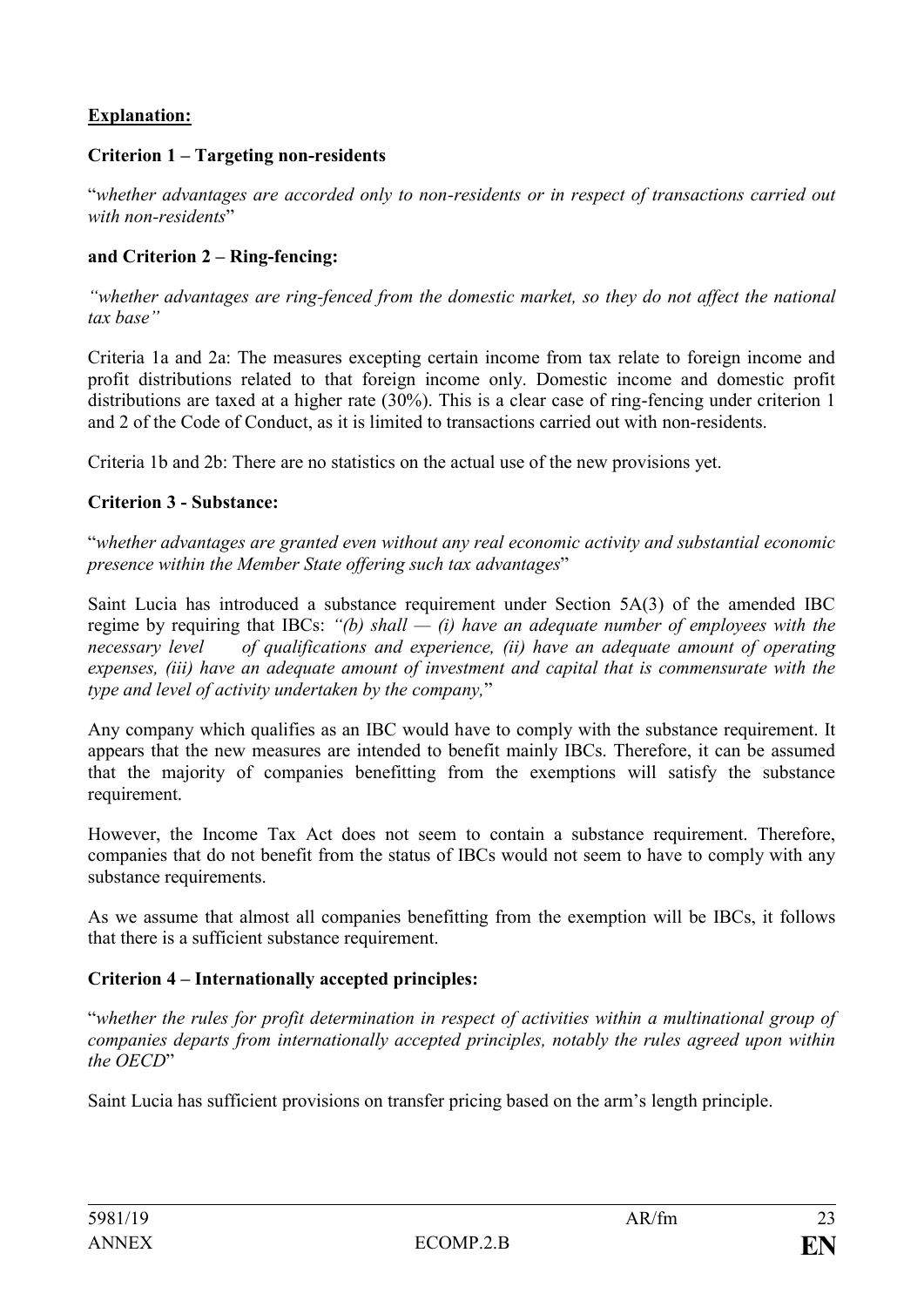## **Criterion 5 - Transparency**

*"whether the tax measures lack transparency, including where legal provisions are relaxed at administrative level in a non-transparent way"*

The conditions for benefitting from the beneficial tax treatment are sufficiently set out in the legislation.

### **Overall assessment**:

The regime is overall harmful as it is ring-fenced to transactions carried out with non-residents.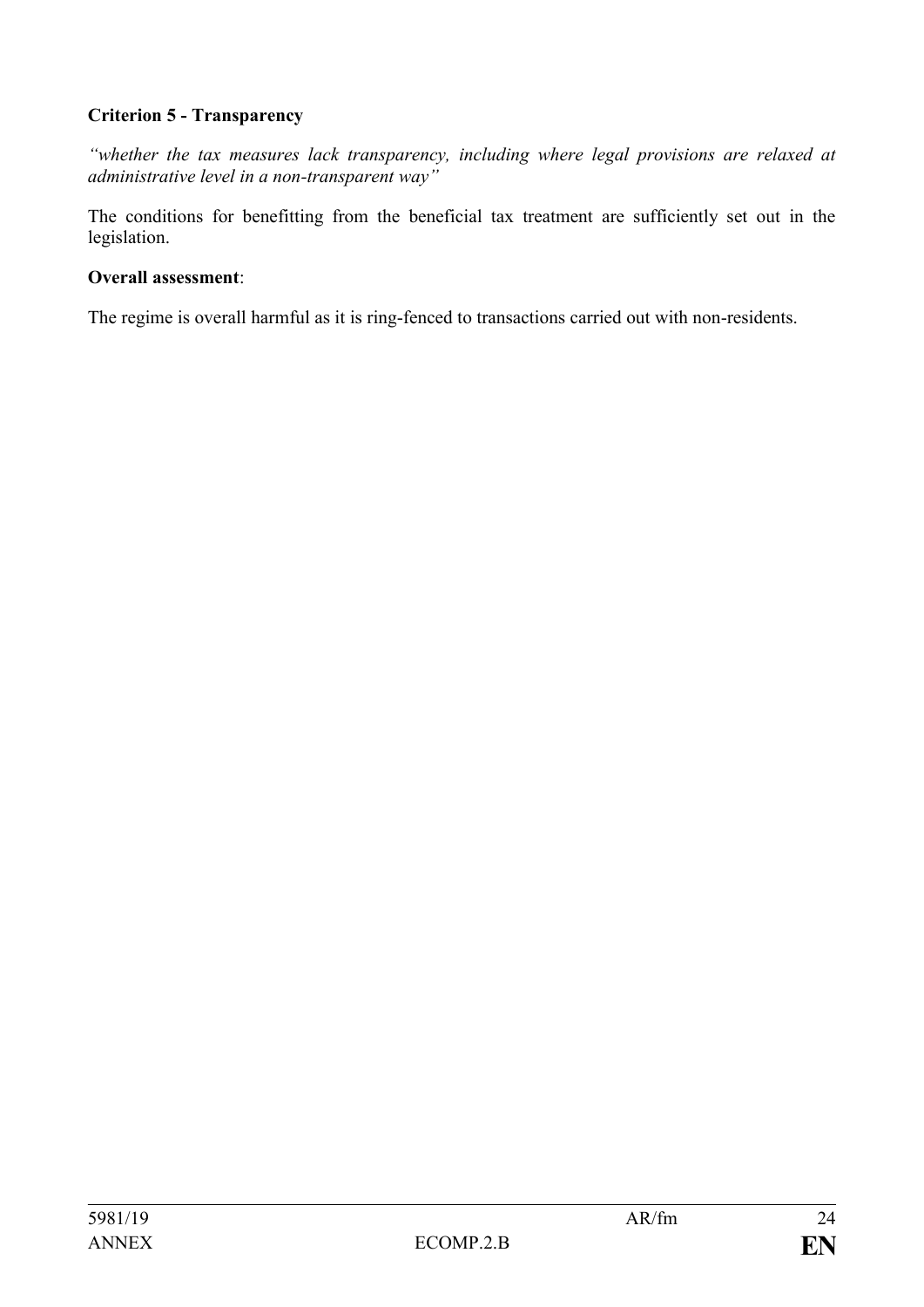## **Ambassador Maurice LOUSTAU-LALANNE**

Minister of Finance, Trade, Investment and Economic Planning Ministry of Finance, Trade, Investment and Economic Planning P.O. Box 313 **SEYCHELLES** 

Brussels, 1 February 2019

## **Subject: Replacement of Seychelles' harmful preferential tax regimes with measures of similar effect**

Your Excellency,

We would like to thank you once again for the cooperation you have shown so far in the context of our dialogue on tax good governance standards.

As part of the assessment of the measures enacted by Seychelles to comply with its commitment to amend or abolish by the end of 2018 the preferential tax measures that the Council of the European Union had considered as harmful in December 2017**<sup>1</sup>** , the Code of Conduct Group has identified the introduction of a new preferential tax measure: exemption of foreign income **2** (SC011).

This measure was assessed by the Code of Conduct Group at its meeting of 30 January 2019 and deemed to have similar harmful effects as the harmful regimes that Seychelles had abolished at the end of 2018. You will find a copy of this assessment in annex to this letter.

Against this background, we would welcome to receive a commitment at a high political level that Seychelles will amend or abolish this regime by 31 December 2019, without any grandfathering mechanism.

In this case, the Code of Conduct Group will not recommend to the Council of the EU to include Seychelles in the EU list of non-cooperative jurisdictions for tax purposes, as long as no other criteria have been failed.

With a view to demonstrate that Seychelles has made meaningful commitments at high political level to take the necessary steps to address the deficiencies identified by the EU, we would furthermore seek your consent to publish this commitment letter on the Council's website. This will ensure the transparency of the process.

Finally, the Code of Conduct Group would like to inform Seychelles that no further replacement with measures of similar effect or delays will be accepted when assessing at the beginning of 2020

<sup>2</sup> Business Tax Act, as amended (sections 2, 5, 8, 11 and 67).

 $\mathbf{1}$ **<sup>1</sup>** Namely the International Business Companies (SC00), International trade zone (SC002), Offshore banks (SC003), Offshore insurance (SC004), Companies special license (SC005), Securities Business under the Securities Act (SC007), and the Fund Administration Business (SC008).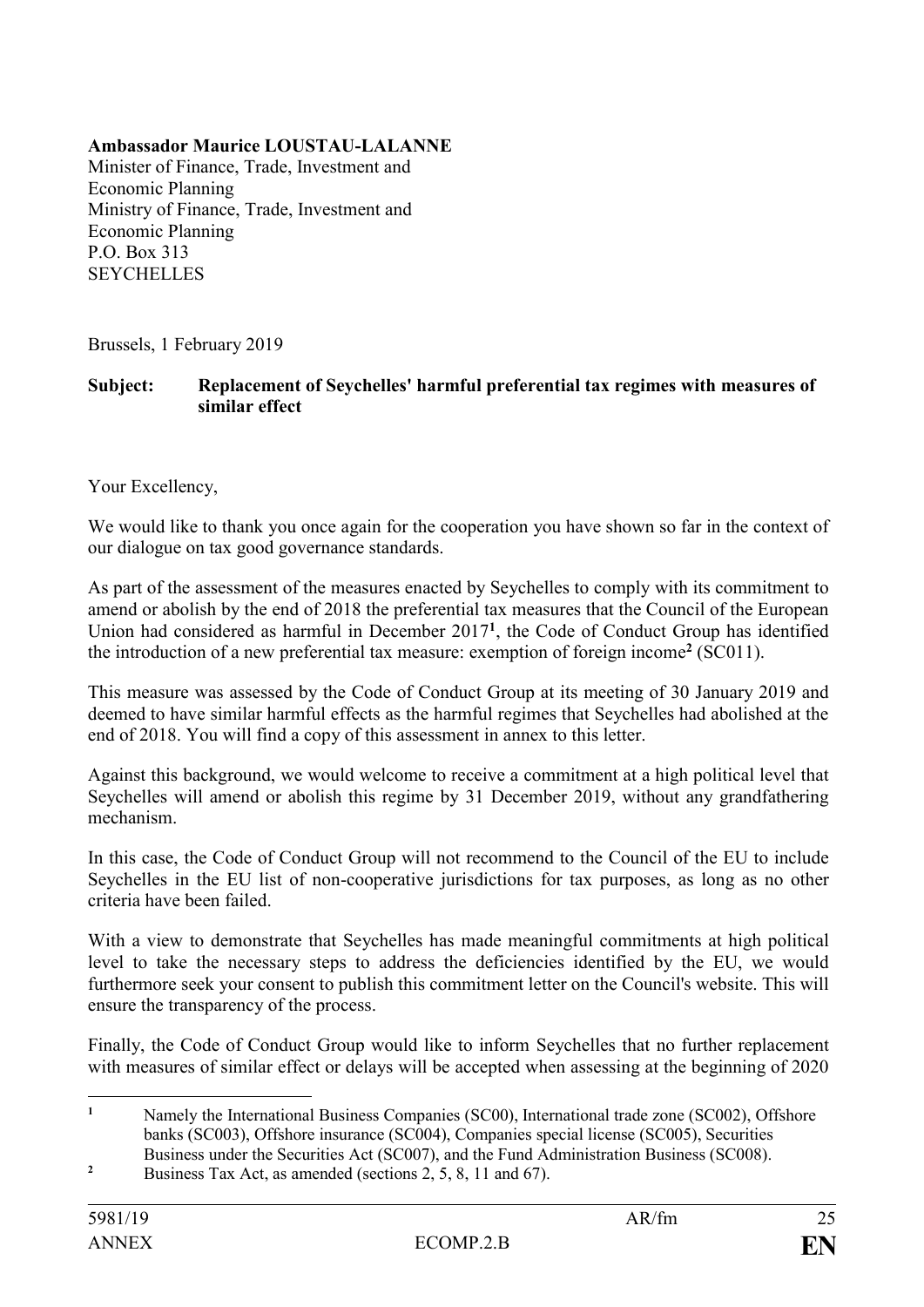whether the requested commitments will have been implemented.

We would be grateful for your response to reach us by 15 February 2019.

Sincerely,

Fabrizia Lapecorella  $\mathbf{1}$ 

c.c. General Secretariat of the Council Unit DG G 2B – Tax Policy, Export Credits and Regional Policy [secretariat.cocg-jurisdictions@consilium.europa.eu](mailto:secretariat.cocg-jurisdictions@consilium.europa.eu) tel. +32 (0)2 281 72 75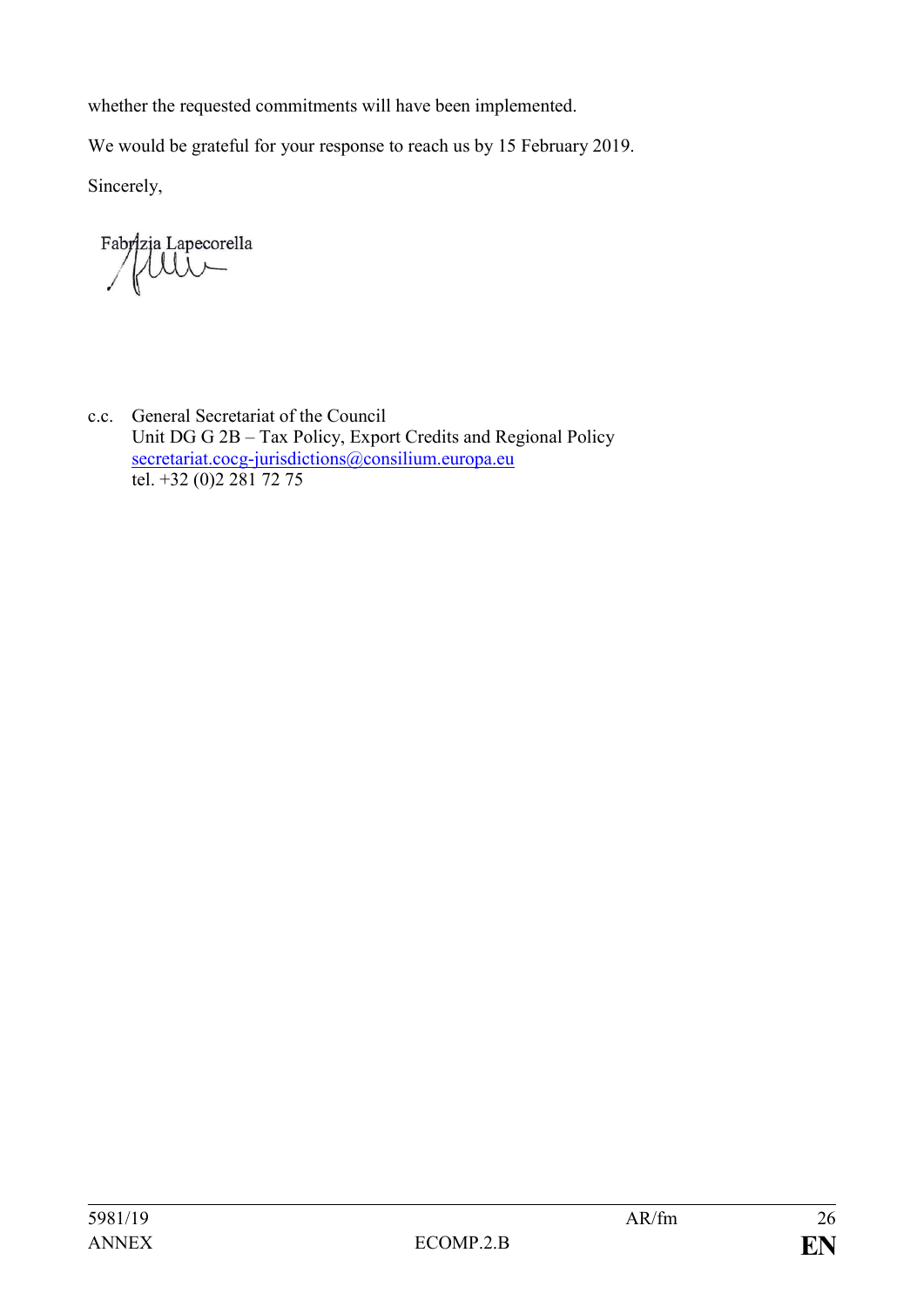## **Seychelles' exemption of foreign income regime (SC011)**

### **Gateway criterion - Significantly lower level of taxation:**

"*Within the scope specified in paragraph A, tax measures which provide for a significantly lower effective level of taxation, including zero taxation, than those levels which generally apply in the Member State in question are to be regarded as potentially harmful and therefore covered by this code*"

The general tax rate in Seychelles is either 25%, or 33% if the income exceeds 1.000.000 SCR. If a jurisdiction has introduced a general exemption / zero taxation in the general tax system, to replace the previous harmful regime, it needs to be considered whether the new measures pass the Gateway criterion of the Code. This Gateway criterion covers "*tax measures which provide for a significantly lower effective level of taxation, including zero taxation, than those levels which generally apply". That level "may operate by virtue of the nominal tax rate, the tax base or any other relevant factor*".

In the case of the Business Tax Act, no tax is levied, compared to the general tax rate of 25 or 33%.

The provisions at issue operate by exempting foreign income from taxation. The beneficial tax treatment therefore seems only to apply to companies previously covered by the reformed regimes, which are only foreign companies. The tax base of domestic companies will therefore in effect be untouched.

As the Code of Conduct looks at the effects that tax legislation may have on the location of business activities in general terms, a full tax exemption may be regarded as one of the reasons for a business to establish in one jurisdiction over another. In this sense, the new provisions are relevant for the Code.

The Code of Conduct uses a broad term ('tax measures') to describe what should be assessed under its criteria. This definition is not limited to specific pieces of legislation nor does it circumscribe the meaning of what should be intended as a 'tax measure'. In the specific case of the measures introduced by Seychelles, it is relevant to take into account the tax in order to understand whether the legislation provides for a significantly lower level of taxation.

A full exemption is lower than 25 or 33%. The measures cannot be viewed as generally applicable, as they result in only certain types of income being untaxed. Furthermore, the exemption is applied exclusively to transactions carried out with non-residents and almost exclusively concerns foreign entities. The intended result is a significantly lower level of taxation than the levels which generally apply.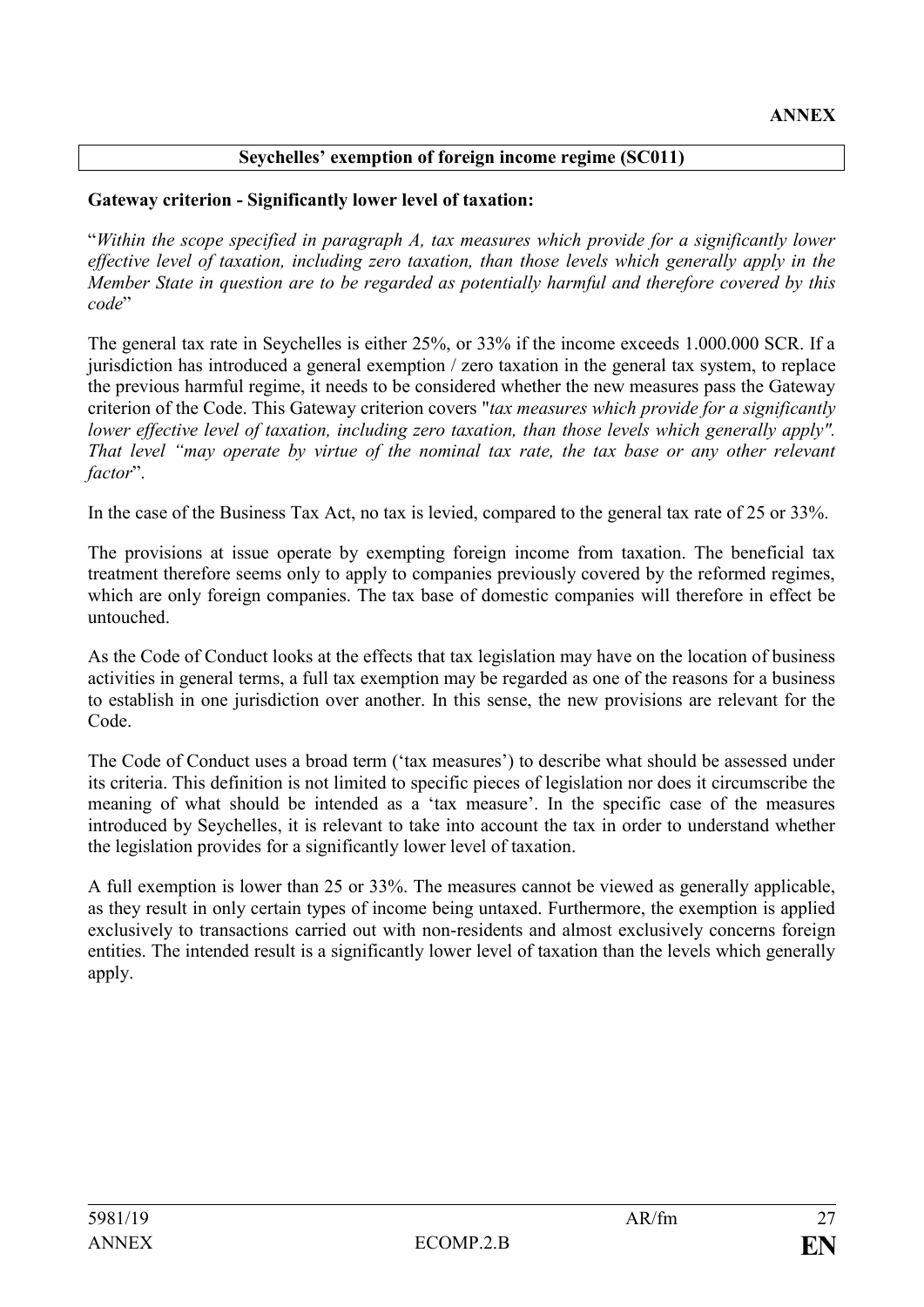|                                                       | 1a | 1 <sub>b</sub> | 2a | 2 <sub>b</sub> |  |  |
|-------------------------------------------------------|----|----------------|----|----------------|--|--|
| Seychelles – Exemption of foreign $\forall$<br>income |    |                |    |                |  |  |

 $V =$  harmful

 $X = not$  harmful

### **Explanation:**

### **Criterion 1 – Targeting non-residents:**

"*whether advantages are accorded only to non-residents or in respect of transactions carried out with non-residents*"

Criterion 1a: The exemption from taxation of foreign source income is only applied in respect of transactions carried out with non-residents and it does not affect the national tax base. The measures are therefore ring-fenced.

Criterion 1b: there is a high risk that the new provision will have a de-facto ring-fencing effect, considering that the new provisions are likely to apply to those who benefited from the regimes that Seychelles has abolished which were declared ring-fenced. However, more information should be gathered from Seychelles to be able to conclude on this point.

## **Criterion 2 – Ring-fencing:**

*"whether advantages are ring-fenced from the domestic market, so they do not affect the national tax base"*

As the exemption on taxation applies only to transactions with non-residents, the national tax based is not affected.

What has been written above under criterion 1a and 1b also applies to criterion 2a and 2b.

## **Criterion 3 - Substance:**

"*whether advantages are granted even without any real economic activity and substantial economic presence within the Member State offering such tax advantages*"

According to the standard practice for the evaluation of a measure against criterion 3, a measure is found harmful under this criterion if there are no specific requirements with regard to real economic activities and notably any requirement with respect to employment obligations.